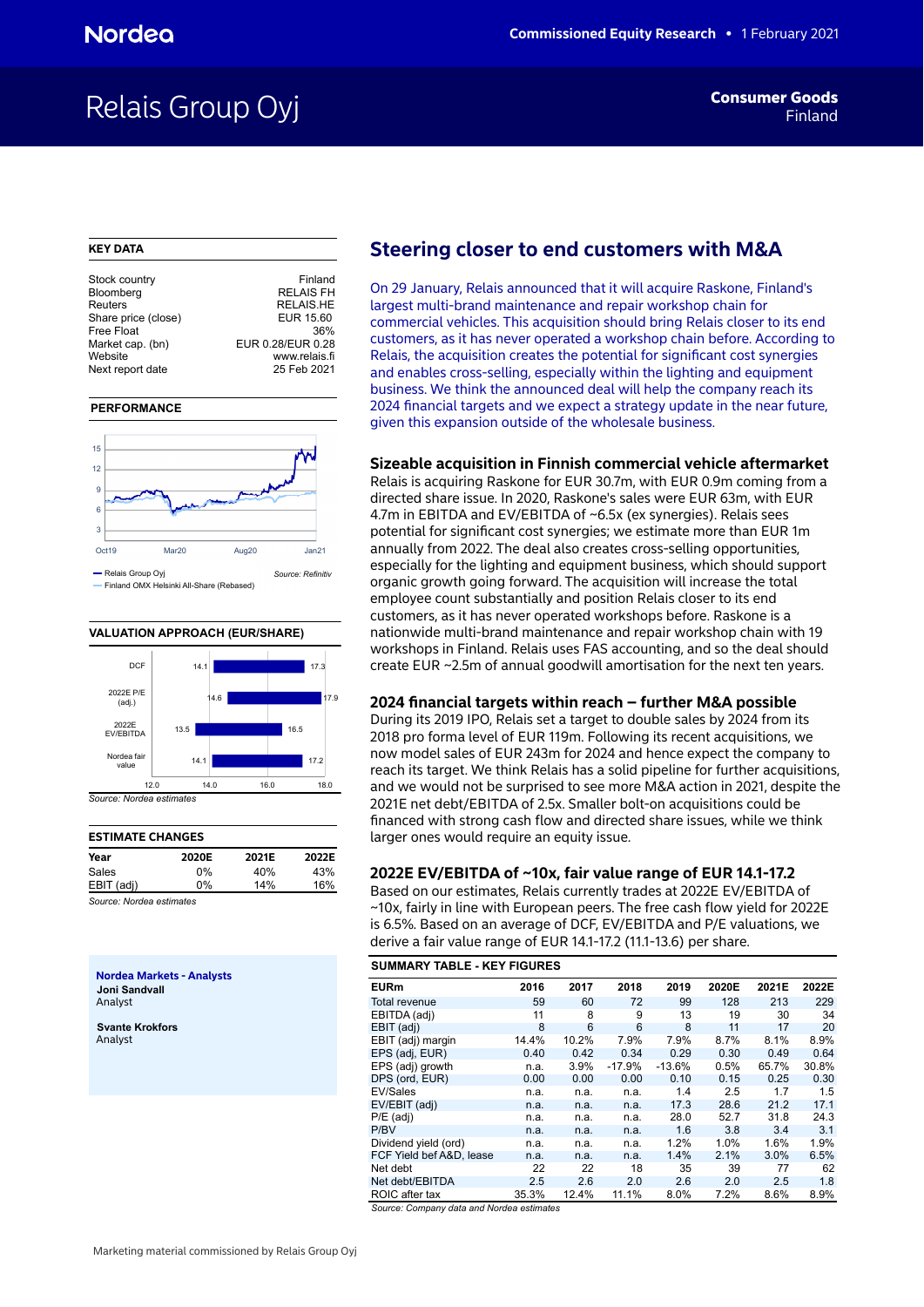## **M&A scenario**

Relais' strategy focuses on high growth via M&A; the company targets one to two acquisitions per year. Due to uncertainty regarding timing, deal size and deal valuation, we do not include M&A in our estimates. We have, however, compiled an M&A scenario in which we simulate how much Relais could potentially grow sales and EBITA via M&A without raising additional equity capital or exceeding its current covenants. The company has indicated that it has a good pipeline of potential bolt-on acquisitions, in addition to the acquisitions during 2020-21. With successful M&A execution, we believe Relais could reach net sales of EUR 245m by 2022, while keeping its net gearing below 100%. Given the latest Raskone acquisition, we think a EUR 240m top-line target by 2024 is achievable on an organic basis and we expect the company to update its financial targets at short notice.

## **Additional debt of EUR 25m in 2021-22 for M&A**

Raskone acquisition increases net debt/EBITDA to ~2.5x in 2021E

After taking in EUR 20m in equity in its IPO in 2019, Relais' net gearing was 54% with a cash position of EUR 26m at the end of H1 2020. After the Raskone acquisition, we believe the company could incur additional debt of EUR 25m in 2021-22 (EUR 5m in 2021 and EUR 20m in 2022) for M&A, while keeping its year-end net gearing below 100% and net debt/EBITDA below 2.75x. Without new debt or acquisitions, we think Relais could deleverage its balance sheet to a net gearing of ~70% by 2022 (from ~90% in 2021E).



With fully debt-financed M&A, Relais would raise its net gearing to around 100% in 2021E-22E

## **With successful M&A, net sales could reach EUR 245m by 2022**

Assuming deal EV/EBITA multiples of 8x, further M&A could increase the company's EBITA by EUR ~2m in 2022. We assume the acquired companies have an EBITA margin of 12%, implying that Relais could gain additional sales of EUR ~15m by 2022 based on our M&A assumptions. We estimate that Relais could realise cost synergies of EUR ~0.3m in 2022, assuming synergies of 4% of the acquired companies' sales spread over two years (2% in year one and 2% in year two). Our estimate does not include any costs related to the acquisitions, such as advisory fees or restructuring costs. We assume that M&A actions would be equally divided over the year, ie we model the acquisition happening in the middle of the year.

We note that our assumptions are on the conservative side when considering the latest acquisitions, and we think larger targets would command slightly higher multiples. Relais made two acquisitions in H1, of which SEC Scandinavia was acquired at  $\sim$  5.5x EV/EBITDA and TD Tunga Delar at around 7x, while the EV/EBITDA multiple for Strands Group is 7.3x when using 2020E EBITDA of SEK 25m. The latest acquisition of Raskone was made at a 6.5x 2020E EV/EBITDA multiple, excluding potential synergies, which Relais expects to be significant.

Relais could increase net sales by around EUR 15m by 2022 with acquisitions and without stretching its balance sheet too much

*Source: Company data and Nordea estimates*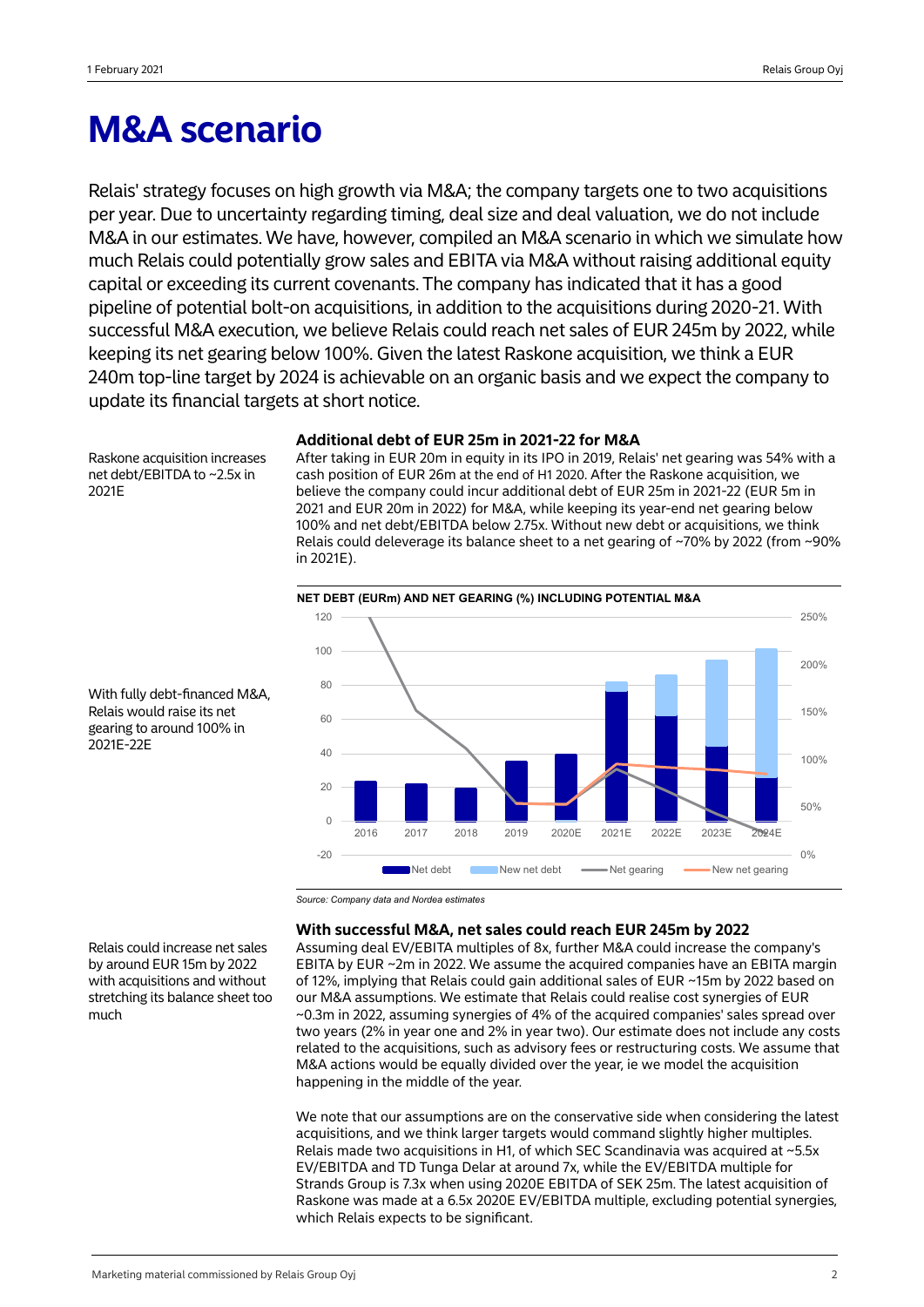





*Source: Company data and Nordea estimates*

*Source: Company data and Nordea estimates*

In our illustrative assumptions, acquisitions are financed with debt. We assume 50% of the deal value to be goodwill, which is amortised over ten years. The depreciation level is set to 0.5% of net sales and we use a 3% interest rate and a 21% tax rate assumption.

| <b>ILLUSTRATIVE M&amp;A SCENARIO</b>     |       |       |       |       |       |       |       |       |       |
|------------------------------------------|-------|-------|-------|-------|-------|-------|-------|-------|-------|
| <b>Current estimates, EURm</b>           | 2016  | 2017  | 2018  | 2019  | 2020E | 2021E | 2022E | 2023E | 2024E |
| <b>Sales</b>                             | 59    | 60    | 72    | 99    | 128   | 213   | 229   | 237   | 243   |
| EBITA adj.                               | 10.2  | 8.1   | 8.4   | 13.0  | 18.8  | 28.7  | 32.1  | 34.3  | 35.7  |
| -margin %                                | 17.3% | 13.4% | 11.6% | 13.1% | 14.7% | 13.5% | 14.0% | 14.4% | 14.7% |
| Cash                                     | 0.8   | 1.5   | 2.3   | 29.6  | 22.5  | 5.0   | 9.2   | 11.9  | 15.5  |
| Equity                                   | 9.0   | 14.2  | 17.2  | 63.7  | 73.2  | 84.8  | 92.4  | 103.4 | 114.6 |
| Net debt                                 | 23.3  | 21.6  | 19.2  | 34.7  | 39.3  | 76.8  | 62.6  | 44.9  | 26.3  |
| Net gearing                              | 257%  | 152%  | 112%  | 54%   | 54%   | 91%   | 68%   | 43%   | 23%   |
| Deal(s) size                             |       |       |       |       |       | 5     | 20    | 30    | 30    |
| EV/EBITA assumption, x                   |       |       |       |       |       | 8x    | 8x    | 8x    | 8x    |
| EV/Sales assumption, x                   |       |       |       |       |       | 1.0x  | 1.0x  | 1.0x  | 1.0x  |
|                                          |       |       |       |       |       |       |       |       |       |
|                                          |       |       |       |       |       | 2021E | 2022E | 2023E | 2024E |
| Cumulative sales increase from M&A       |       |       |       |       |       | 2.6   | 15.5  | 42.3  | 59.4  |
| Cumulative EBITA increase from M&A       |       |       |       |       |       | 0.3   | 1.9   | 5.3   | 7.4   |
| - margin %                               |       |       |       |       |       | 12%   | 13%   | 13%   | 13%   |
| Cumulative potential synergies           |       |       |       |       |       | 0.1   | 0.3   | 0.6   | 1.2   |
| % of sales                               |       |       |       |       |       | 2%    | 2%    | 1%    | 2%    |
| Cash increase                            |       |       |       |       |       | 0.2   | 1.4   | 3.6   | 5.0   |
| New estimates after additional M&A, EURm |       |       | 2018  | 2019  | 2020E | 2021E | 2022E | 2023E | 2024E |
| Sales, EURm                              |       |       | 72    | 99    | 128   | 215   | 245   | 280   | 303   |
| EBITA, EURm                              |       |       | 8.4   | 13.0  | 18.8  | 29.1  | 34.3  | 40.2  | 44.3  |
| -margin %                                |       |       | 11.6% | 13.1% | 14.7% | 13.5% | 14.0% | 14.4% | 14.7% |
| Cash                                     | 0.8   | 1.5   | 2.3   | 29.6  | 22.5  | 5.2   | 10.8  | 17.0  | 25.5  |
|                                          | 9.0   | 14.2  | 17.2  | 63.7  | 73.2  | 84.9  | 93.0  | 105.5 | 118.2 |
| Equity<br>Net debt                       | 23.3  | 21.6  | 19.2  | 34.7  | 39.2  | 81.4  | 85.9  | 94.7  | 101.1 |
|                                          | 257%  | 152%  | 112%  | 54%   | 54%   | 96%   | 92%   | 90%   | 86%   |
| Net gearing<br>EBITDA adj.               | 10.6  | 8.3   | 8.7   | 13.3  | 19.2  | 30.8  | 36.2  | 42.3  | 46.8  |
| ND/EBITDA                                | 2.2x  | 2.6x  | 2.2x  | 2.6x  | 2.0x  | 2.6x  | 2.4x  | 2.2x  | 2.2x  |
|                                          |       |       |       |       |       |       |       |       |       |

*Source: Company data and Nordea estimates*

## **Implicit EUR 240m target in net sales by 2024**

Relais' target is to double its net sales from the pro forma 2018 level of EUR 119m, indicating around EUR 240m sales, which we find plausible on an organic basis. Given strong cash flow generation, we however think the company could spend more on acquisitions in 2023E-24E (EUR 30m annually) while maintaining net debt/EBITDA below 2.5x. If the company could continue in line with our scenario until 2024E, net sales could reach EUR 303m and EBITA EUR 44m.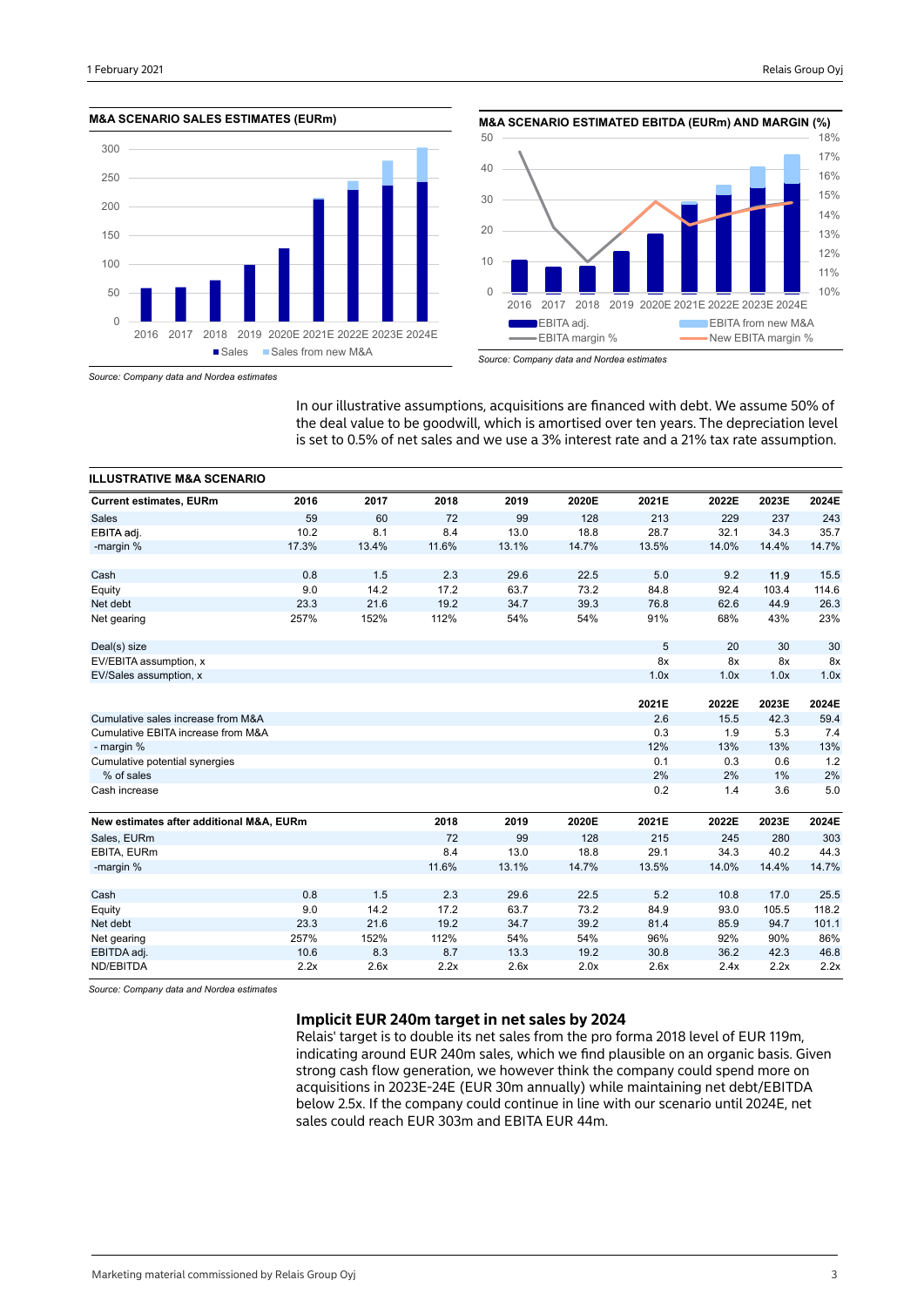## **Estimate revisions**

## **Estimate revisions**

We add Raskone to our estimates but otherwise keep our H2 2020 estimates intact. We raise our DPS estimates by 25% for 2021-22 and now expect a 22% payout on average from amortisation-adjusted EPS.

|                     | <b>ESTIMATE REVISIONS</b> |                      |       |       |                      |               |       |       |                      |                   |                   |                   |  |
|---------------------|---------------------------|----------------------|-------|-------|----------------------|---------------|-------|-------|----------------------|-------------------|-------------------|-------------------|--|
|                     |                           | <b>New estimates</b> |       |       |                      | Old estimates |       |       |                      | Difference %      |                   |                   |  |
| <b>EURm</b>         | H <sub>2</sub> 2020E      | 2020E                | 2021E | 2022E | H <sub>2</sub> 2020E | 2020E         | 2021E | 2022E | H <sub>2</sub> 2020E | 2020E             | 2021E             | 2022E             |  |
| <b>Sales</b>        | 68.7                      | 128                  | 213   | 229   | 68.7                 | 128           | 152   | 160   | $0\%$                | $0\%$             | 40%               | 43%               |  |
| Gross profit        | 23.6                      | 44                   | 87    | 94    | 23.6                 | 44            | 52    | 55    | $0\%$                | $0\%$             | 66%               | 70%               |  |
| Gross margin        | 34.3%                     | 34.4%                | 40.8% | 41.1% | 34.3%                | 34.4%         | 34.3% | 34.6% | 0.0 <sub>pp</sub>    | 0.0 <sub>pp</sub> | 6.5 <sub>pp</sub> | 6.5 <sub>pp</sub> |  |
| Adj. EBITA          | 11.3                      | 18.8                 | 28.7  | 32.1  | 11.3                 | 18.8          | 24.1  | 26.7  | 0%                   | 0%                | 19%               | 20%               |  |
| Adj. EBITA margin   | 16.4%                     | 14.7%                | 13.5% | 14.0% | 16.4%                | 14.7%         | 15.8% | 16.7% | 0.0 <sub>pp</sub>    | 0.0 <sub>pp</sub> | $-2.4pp$          | $-2.7pp$          |  |
| <b>EBITA</b>        | 11.3                      | 18.8                 | 28.7  | 32.1  | 11.3                 | 18.8          | 24.1  | 26.7  | $0\%$                | $0\%$             | 19%               | 20%               |  |
| <b>EBITA</b> margin | 16.4%                     | 14.7%                | 13.5% | 14.0% | 16.4%                | 14.7%         | 15.8% | 16.7% | 0.0 <sub>pp</sub>    | 0.0 <sub>pp</sub> | $-2.4pp$          | $-2.7pp$          |  |
| <b>EBIT</b>         | 7.5                       | 11.1                 | 17.2  | 20.4  | 7.5                  | 11.1          | 15.0  | 17.6  | $0\%$                | $0\%$             | 14%               | 16%               |  |
| <b>EBIT</b> margin  | 10.9%                     | 8.7%                 | 8.1%  | 8.9%  | 10.9%                | 8.7%          | 9.9%  | 11.0% | 0.0 <sub>pp</sub>    | 0.0 <sub>pp</sub> | $-1.8$ pp         | $-2.1$ pp         |  |
| <b>PTP</b>          | 6.6                       | 8.9                  | 14.7  | 18.2  | 6.6                  | 8.9           | 13.3  | 15.9  | $0\%$                | $0\%$             | 11%               | 15%               |  |
| <b>EPS</b>          | 0.24                      | 0.30                 | 0.49  | 0.64  | 0.24                 | 0.30          | 0.46  | 0.57  | $0\%$                | 0%                | 7%                | 12%               |  |
| <b>DPS</b>          |                           | 0.15                 | 0.25  | 0.30  |                      | 0.15          | 0.20  | 0.24  |                      | $0\%$             | 25%               | 25%               |  |

*Source: Nordea estimates*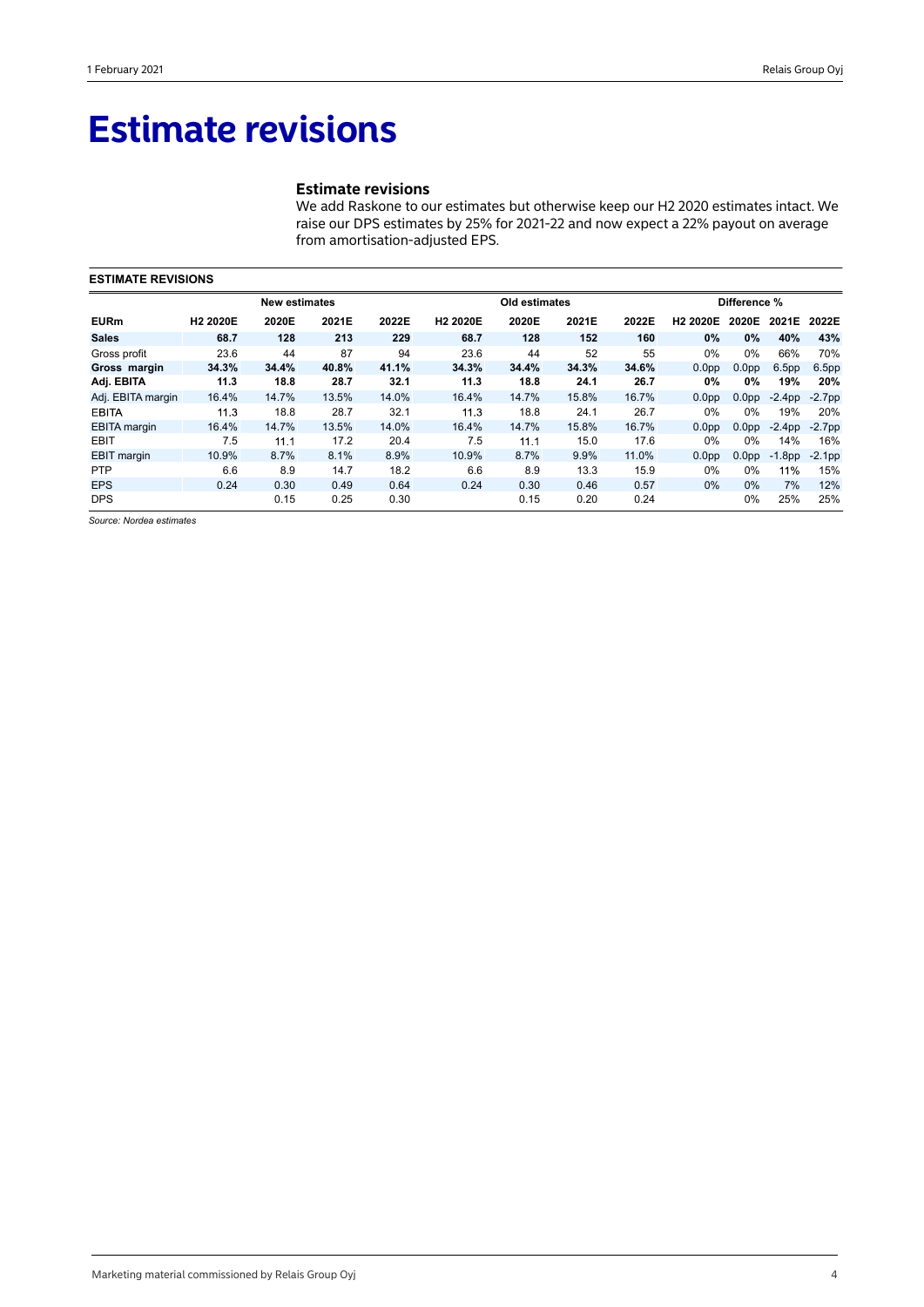## **Valuation**

We value Relais using a variety of methods, including a peer multiples-based valuation and a discounted cash flow (DCF) model. We only include organic growth potential in our valuation approach and exclude any impact of potential future M&A. Using a combination of valuation methods, we derive a valuation range of EUR 14.1-17.2 per share.

Our valuation does not include M&A

### **Background**

We acknowledge the company's ambition to continue growing at an accelerated pace. which includes a significant M&A component. Because the potential targets, their sizes and fundamentals are unknown, however, we refrain from including any speculative M&A in our estimates.

We use a range of valuation methods to derive a fair value for Relais. In our analysis, we compare the company to what we consider its most relevant peers, using valuation multiples such as EV/EBITDA and P/E multiples. We also use a standard DCF model. The table below shows the peer group.

### **PEER VALUATION TABLE**

|                            | EV / Sales |       |       |       | EV / EBITDA | <b>EV/EBIT</b> |       |       |       | P/E   |             |             |  |
|----------------------------|------------|-------|-------|-------|-------------|----------------|-------|-------|-------|-------|-------------|-------------|--|
|                            | 2020E      | 2021E | 2022E | 2020E | 2021E       | 2022E          | 2020E | 2021E | 2022E | 2020E | 2021E 2022E |             |  |
| Peer group                 |            |       |       |       |             |                |       |       |       |       |             |             |  |
| Advance Auto Parts Inc     | 1.0x       | 1.0x  | 1.0x  | 9.3x  | 8.8x        | 8.4x           | 12.0x | 11.2x | 10.4x | 17.4  | 15.7        | 14.1        |  |
| Auto Partner Sa            | 0.8x       | 0.6x  | 0.6x  | 7.9x  | 7.4x        | 6.8x           | 9.2x  | 8.6x  | 7.9x  |       |             |             |  |
| Autozone Inc               | 2.3x       | 2.2x  | 2.2x  | 10.7x | 10.3x       | 9.9x           | 12.6x | 12.0x | 11.5x | 15.9  | 14.3        | 12.8        |  |
| Inter Cars Sa              | 0.6x       | 0.5x  | 0.5x  | 9.8x  | 9.9x        | 9.3x           | 12.5x | 12.8x | 11.9x | 14.3  | 13.1        | 12.1        |  |
| Camping World Holdings Inc | 0.8x       | 0.7x  | 0.7x  | 8.0x  | 7.8x        | 8.3x           | 8.7x  | 8.6x  | 9.1x  | 10.3  | 9.8         | 10.8        |  |
| Dometic Group Ab (Publ)    | 2.6x       | 2.3x  | 2.2x  | 16.0x | 12.4x       | 11.5x          | 22.0x | 15.4x | 14.0x | 39.2  | 21.5        | 17.9        |  |
| <b>Halfords Group Plc</b>  | 0.7x       | 0.7x  | 0.7x  | 7.6x  | 8.1x        | 8.0x           | 11.5x | 12.8x | 13.5x | 10.2  | 11.4        | 11.6        |  |
| Mekonomen Ab               | 0.8x       | 0.8x  | 0.8x  | 6.3x  | 6.0x        | 5.8x           | 12.0x | 10.8x | 10.2x | 10.0  | 8.3         | 7.7         |  |
| O'Reilly Automotive Inc    | 2.9x       | 2.9x  | 2.7x  | 12.5x | 12.9x       | 12.3x          | 14.1x | 14.6x | 13.8x | 18.3  | 18.2        | 16.5        |  |
| Thule Group Ab             | 4.3x       | 4.2x  | 4.0x  | 20.2x | 19.8x       | 18.4x          | 22.2x | 21.8x | 20.1x | 28.9  | 28.5        | 26.3        |  |
| Peer group average         | 1.7x       | 1.6x  | 1.5x  | 10.8x | 10.3x       | 9.9x           | 13.7x | 12.8x | 12.2x | 18.3  | 15.6        | 14.4        |  |
| Peer group median          | 0.9x       | 0.9x  | 0.9x  | 9.6x  | 9.4x        | 8.8x           | 12.2x | 12.4x | 11.7x | 15.9x | 14.3x       | 12.8        |  |
|                            |            |       |       |       |             |                |       |       |       |       |             |             |  |
| US peers' average          | 1.8x       | 1.7x  | 1.6x  | 10.1x | 9.9x        | 9.7x           | 11.8x | 11.6x | 11.2x | 15.5x |             | 14.5x 13.6x |  |
| European peers' average    | 1.6x       | 1.5x  | 1.5x  | 11.3x | 10.6x       | 10.0x          | 14.9x | 13.7x | 12.9x | 20.5x |             | 16.6x 15.1x |  |
| Relais (Nordea)            | 2.4x       | 1.6x  | 1.4x  | 15.7x | 11.1x       | 9.6x           | 26.7x | 17.3x | 14.5x | 31.8x |             | 24.3x 17.7x |  |
|                            |            |       |       |       |             |                |       |       |       |       |             |             |  |

*Source: Refinitiv*

## **EV/EBITDA-based valuation of EUR 13.5-16.5 per share**

Based on our EUR 33.9m EBITDA estimate for 2022 and an accepted valuation multiple range of 8.7-10.3x (midpoint: 9.5x), we arrive at a fair value range of EUR 13.5-16.5 per share for Relais. We believe that the European peers' valuation multiples are more relevant, as these companies operate closer to the relevant markets for Relais. The profitability and growth profiles of European peers also more closely resemble that of Relais, in our view.

## **P/E-based valuation of EUR 14.6-17.9 per share**

Using EUR 1.35 amortisation-adjusted EPS estimates for 2022, we arrive at a fair value range of EUR 14.6-17.9 per share using P/E multiples of 10.8-13.2x (midpoint: 12.0x).

## **DCF-based valuation of EUR 14.1-17.3 per share**

In our DCF model, we value Relais based on the current business, assuming no additional value-adding acquisitions. We also assume a sales CAGR of 14.3% for 2020-25, followed by a 2% CAGR in perpetuity, meaning that organic growth is roughly the same as the average rate of inflation. We also assume Relais will gradually improve its profitability level and maintain an adjusted EBIT margin of 12.0% in the long run. We use a 4% cost of debt in our DCF model, as the current level is unlikely to persist in the long term. We also assign a long-term equity weight of 50% in our DCF model.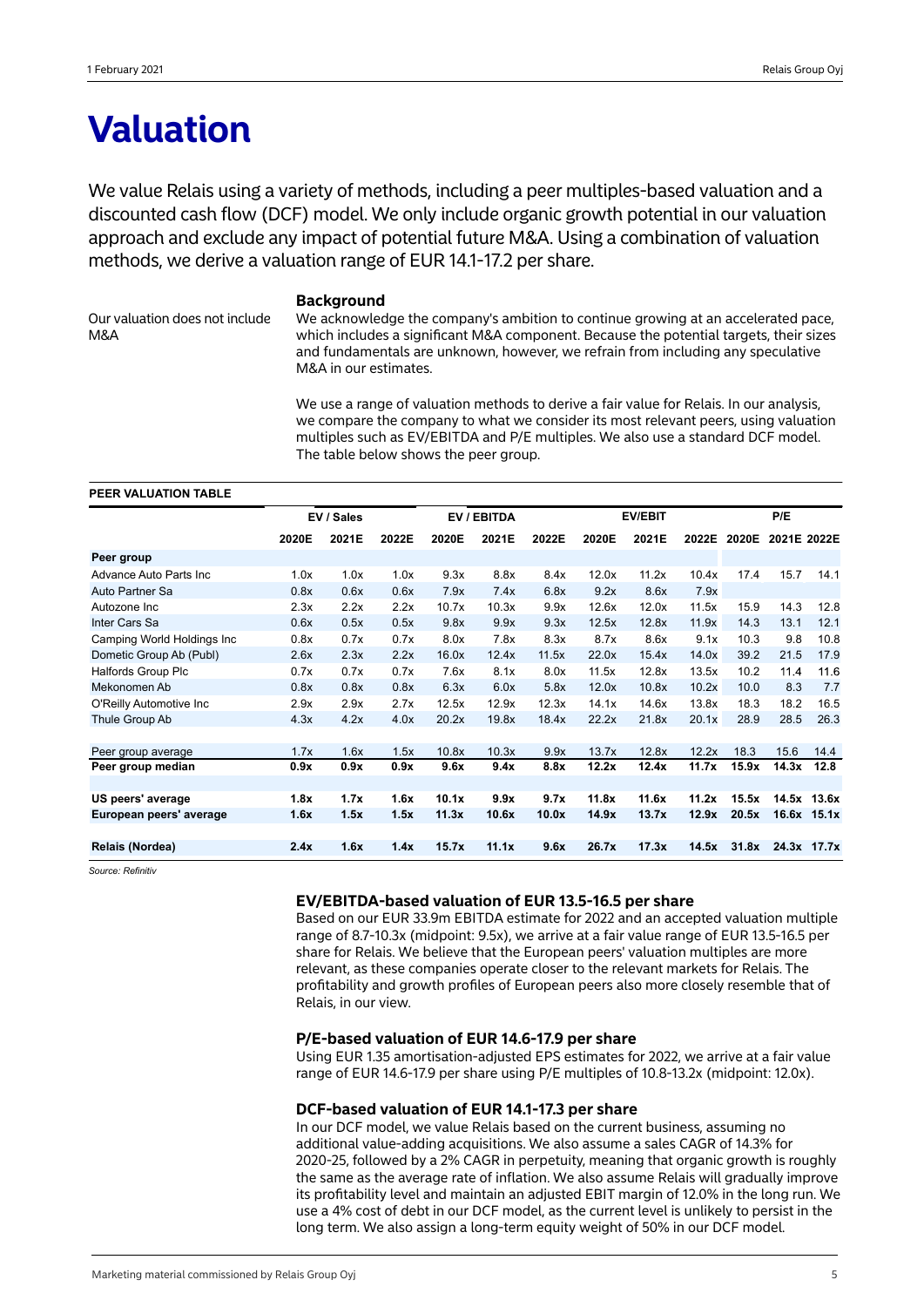| <b>WACC COMPONENTS</b>      |              |
|-----------------------------|--------------|
| <b>WACC components</b>      |              |
| Risk-free interest rate     | 2.0%         |
| Market risk premium         | 4.5%         |
| Forward looking asset beta  | nm           |
| Beta debt                   | 0.1          |
| Forward looking equity beta | $2.1 - 1.6$  |
| Cost of equity              | 11.5-9%      |
| Cost of debt                | 4.0%         |
| Tax-rate used in WACC       | 30%          |
| Equity weight               | 50%          |
| <b>WACC</b>                 | $7.1 - 5.9%$ |

| <b>DCF VALUATION</b>             |         |           |
|----------------------------------|---------|-----------|
| <b>DCF</b> value                 | Value   | Per share |
| <b>NPV FCFF</b>                  | 252-306 | 14.6-17.7 |
| (Net debt)                       | $-35$   | $-2.0$    |
| Market value of associates       | 0       | 0.0       |
| (Market value of minorities)     | 0       | 0.0       |
| Surplus values                   | 0       | 0.0       |
| (Market value preference shares) | 0       | 0.O       |
| Share based adjustments          | 0       | 0.0       |
| Other adjustments                | ŋ       | 0.0       |
| Time value                       | 27      | 1.6       |
| <b>DCF Value</b>                 | 244-298 | 14.1-17.3 |

*Source: Nordea estimates*

### *Source: Nordea estimates*

| <b>DCF ASSUMPTIONS</b>            |           |         |         |         |         |          |       |  |  |  |  |
|-----------------------------------|-----------|---------|---------|---------|---------|----------|-------|--|--|--|--|
| Averages and assumptions          | 2020-25   | 2026-30 | 2031-35 | 2036-40 | 2041-45 | 2046-50  | Sust. |  |  |  |  |
| Sales growth, CAGR                | 14.3%     | 2.0%    | 2.0%    | 2.0%    | 2.0%    | 2.0%     |       |  |  |  |  |
| EBIT-margin, excluding associates | 9.9%      | 12.0%   | 12.0%   | 12.0%   | 12.0%   | 2.9%     |       |  |  |  |  |
| Capex/depreciation, x             | 0.1       | 0.2     | 1.0     | 1.0     | 1.0     | 1.0      |       |  |  |  |  |
| Capex/sales                       | 0.8%      | 0.8%    | 0.8%    | $0.8\%$ | 0.8%    | 0.8%     |       |  |  |  |  |
| NWC/sales                         | 31%       | 31%     | 31%     | 31%     | 31%     | 31%      |       |  |  |  |  |
| FCFF, CAGR                        | $-230.6%$ | 3.7%    | 2.0%    | 2.0%    | 2.0%    | $-30.6%$ | 2.0%  |  |  |  |  |

*Source: Nordea estimates*

## **DCF valuation sensitivity**

To test the robustness of our base-case scenario, we perform a sensitivity analysis by varying our EBIT margin, sales growth and WACC assumptions. We note that the DCFderived fair value is especially sensitive to WACC assumptions, implying that changes in the company's risk profile could significantly impact the fair value assessment in either direction.

When we use sensitivities of ±0.5 pp for WACC, ±0.5 pp for sales growth and ±0.5 for the EBIT margin, our DCF model gives us a value range of EUR 13.7-18.2 per share.

### **SENSITIVITY OF OUR DCF MODEL 5.5% 6.0% 6.5% 7.0% 7.5% +1.0pp** 21.3 19.2 17.4 15.9 14.5 **EBIT margin +0.5pp** 20.1 18.2 16.6 15.1 13.9 **change** 18.9 17.2 **15.7** 14.4 13.2 **-0.5pp** 17.8 16.2 14.9 13.7 12.6 **-1.0pp** 16.6 15.2 14.0 12.9 12.0 **5.5% 6.0% 6.5% 7.0% 7.5% +1.0pp** 20.3 18.3 16.6 15.2 13.9 **Sales growth +0.5pp** 19.6 17.7 16.2 14.8 13.6 **change** 18.9 17.2 **15.7** 14.4 13.2 **-0.5pp** 18.3 16.7 15.3 14.0 12.9 **-1.0pp** 17.8 16.2 14.9 13.7 12.6 **-1.0pp -0.5pp +0.5pp +1.0pp +1.0pp** 16.3 16.9 17.4 18.0 18.6 **EBIT margin +0.5pp** 15.6 16.1 16.6 17.1 17.6 **change** 15.3 **15.7** 16.2 16.6 **-0.5pp** 14.1 14.5 14.9 15.3 15.7 **-1.0pp** 13.4 13.7 14.0 14.3 14.7 **WACC WACC Sales growth change**

*Source: Nordea estimates*

### **Valuation conclusion**

Assuming that Relais can deliver revenue growth and an operating profit margin in line with our expectations, we estimate a fair value range of EUR 14.1-17.2 per share based on our different valuation approaches. This valuation range is represented as the red lines in the chart below.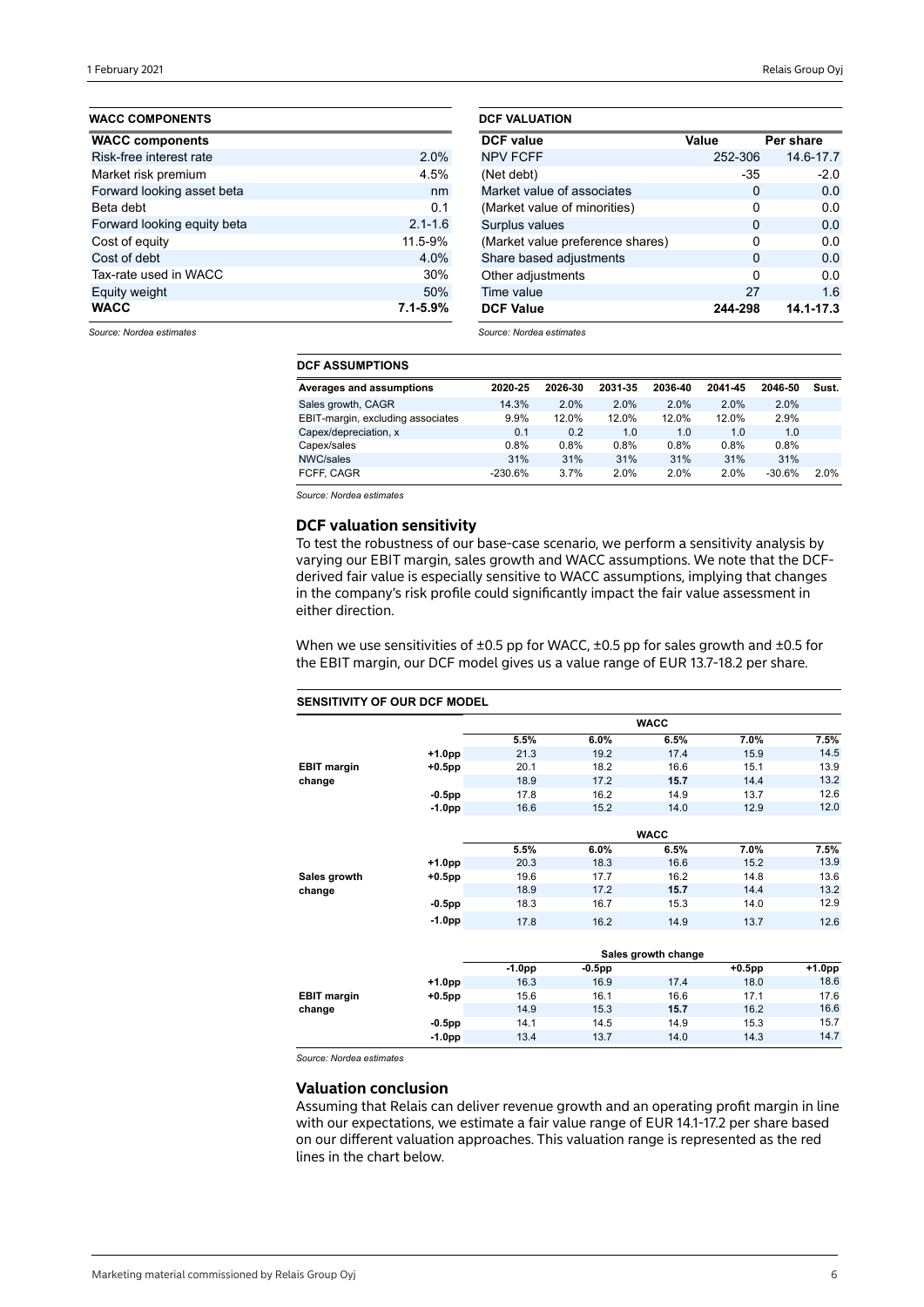

*Source: Nordea estimates*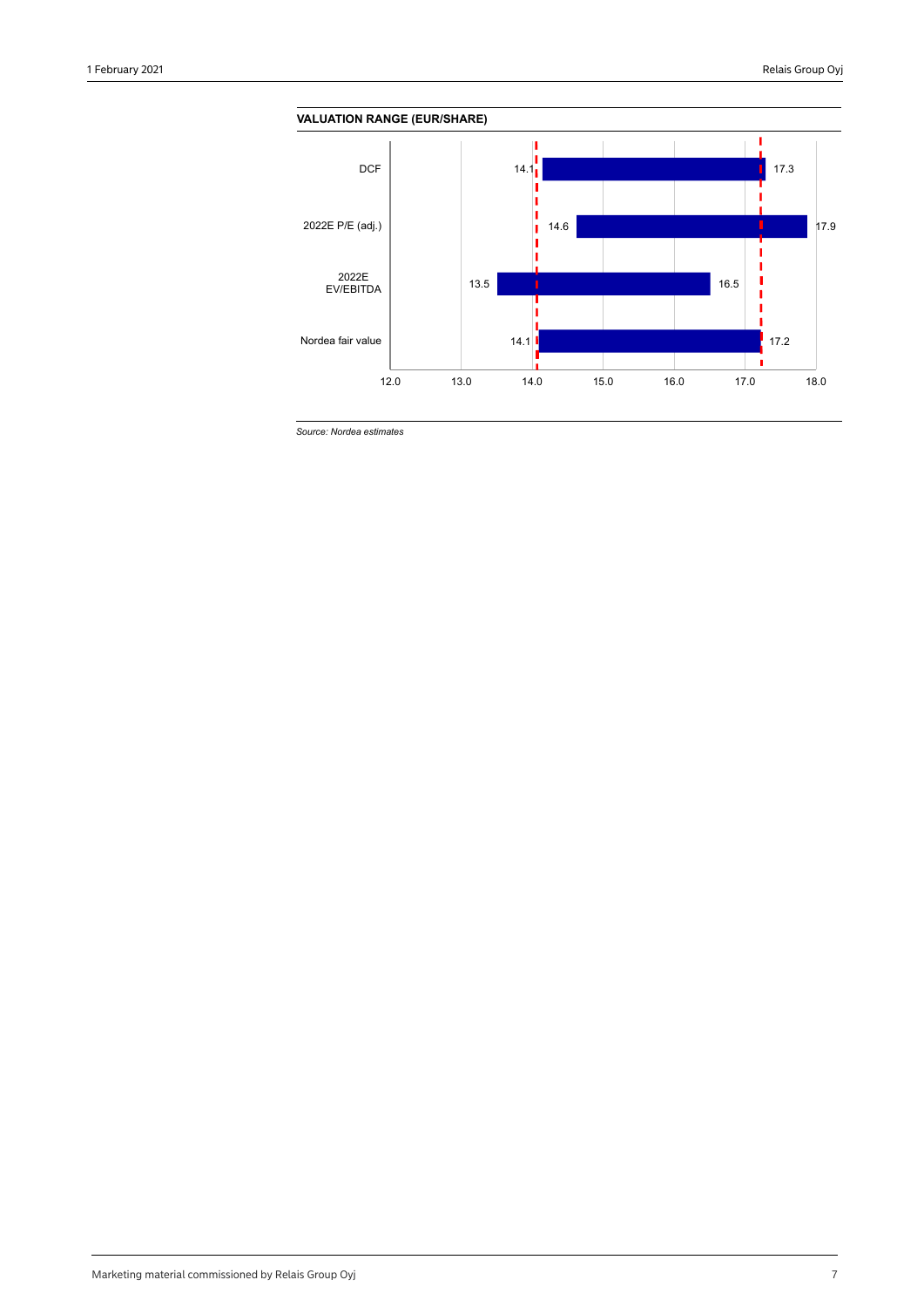# **Detailed estimates**

### **DETAILED ESTIMATES**

| <b>EURm</b>                   | H1 19   | H <sub>2</sub> 19 | H <sub>1</sub> 20 |        | H2 20E H1 21E H2 21E |        | 2017   | 2018   | 2019   | 2020E  | 2021E   | 2022E   |
|-------------------------------|---------|-------------------|-------------------|--------|----------------------|--------|--------|--------|--------|--------|---------|---------|
| <b>Net sales</b>              | 38      | 61                | 59                | 69     | 100                  | 113    | 60     | 72     | 99     | 128    | 213     | 229     |
| Sales growth                  | 12%     | 58%               | 56%               | 12.2%  | 69%                  | 65%    | 3%     | 20%    | 37%    | 29%    | 67%     | 8%      |
| of which organic              | 3%      | 1%                | 3%                | 2%     | 5%                   | 5%     | $-1%$  | 10%    | 2%     | 3%     | 5%      | 5%      |
| of which structural           | 9%      | 58%               | 54%               | 10%    | 61%                  | 59%    | 3%     | 10%    | 36%    | 26%    | 60%     | 3%      |
|                               |         |                   |                   |        |                      |        |        |        |        |        |         |         |
| Other operating income        | 0.2     | 0.3               | 0.4               | 0.2    | 0.2                  | 0.2    | 0.2    | 0.4    | 0.5    | 0.6    | 0.4     | 0.4     |
| Materials and services        | $-25$   | $-41$             | $-39$             | $-45$  | $-59$                | $-67$  | $-40$  | $-48$  | $-66$  | $-84$  | $-126$  | $-135$  |
|                               |         |                   |                   |        |                      |        |        |        |        |        |         |         |
| <b>Gross profit</b>           | 12.4    | 20.7              | 20.3              | 23.6   | 40.2                 | 46.7   | 20.9   | 24.3   | 33.1   | 43.9   | 86.9    | 94.3    |
| Gross margin %                | 32.8%   | 33.8%             | 34.5%             | 34.3%  | 40.4%                | 41.2%  | 34.6%  | 33.6%  | 33.4%  | 34.4%  | 40.8%   | 41.1%   |
|                               |         |                   |                   |        |                      |        |        |        |        |        |         |         |
| Staff costs                   | -5      | -7                | -8                | -8     | $-19$                | $-20$  | -8     | $-10$  | $-12$  | $-15$  | $-39$   | $-42$   |
| Other operating costs         | $-3$    | $-5$              | $-5$              | $-5$   | -9                   | $-9$   | $-5$   | $-6$   | $-8$   | $-10$  | $-18$   | $-19$   |
|                               |         |                   |                   |        |                      |        |        |        |        |        |         |         |
| <b>EBITDA</b>                 | 4.0     | 9.3               | 7.7               | 11.5   | 12.4                 | 18.0   | 8.3    | 8.7    | 13.3   | 19.2   | 30.4    | 33.9    |
| EBITDA margin %               | 10.7%   | 15.2%             | 13.1%             | 16.7%  | 12.5%                | 15.9%  | 13.8%  | 12.1%  | 13.5%  | 15.0%  | 14.3%   | 14.8%   |
|                               |         |                   |                   |        |                      |        |        |        |        |        |         |         |
| D&A                           | $-1.9$  | $-3.6$            | $-4.0$            | $-4.0$ | $-6.6$               | $-6.7$ | $-2.2$ | $-3.0$ | $-5.5$ | $-8.1$ | $-13.3$ | $-13.4$ |
| of which depreciations        | $-0.2$  | $-0.2$            | $-0.2$            | $-0.2$ | $-0.8$               | $-0.9$ | $-0.3$ | $-0.3$ | $-0.4$ | $-0.4$ | $-1.7$  | $-1.8$  |
| of which amortizations        | $-1.7$  | $-3.4$            | $-3.8$            | $-3.8$ | $-5.8$               | $-5.8$ | $-1.9$ | $-2.7$ | $-5.1$ | $-7.6$ | $-11.6$ | $-11.6$ |
|                               |         |                   |                   |        |                      |        |        |        |        |        |         |         |
| <b>EBITA</b>                  | 3.9     | 9.1               | 7.5               | 11.3   | 11.6                 | 17.1   | 8.1    | 8.4    | 13.0   | 18.8   | 28.7    | 32.1    |
|                               |         |                   |                   |        |                      |        |        |        |        |        |         |         |
| <b>NRI</b>                    | 0.0     | 0.0               | 0.0               | 0.0    | 0.0                  | 0.0    | 0.0    | 0.0    | 0.0    | 0.0    | 0.0     | 0.0     |
|                               |         |                   |                   |        |                      |        |        |        |        |        |         |         |
| Adj. EBITA                    | 3.9     | 9.1               | 7.5               | 11.3   | 11.6                 | 17.1   | 8.1    | 8.4    | 13.0   | 18.8   | 28.7    | 32.1    |
| Adj. EBITA margin %           | 10.3%   | 14.9%             | 12.7%             | 16.4%  | 11.7%                | 15.1%  | 13.4%  | 11.6%  | 13.1%  | 14.7%  | 13.5%   | 14.0%   |
| -growth y/y                   | 10%     | 87%               | 93%               | 24%    | 55%                  | 51%    | $-21%$ | 4%     | 55%    | 45%    | 53%     | 12%     |
|                               |         |                   |                   |        |                      |        |        |        |        |        |         |         |
| <b>EBITA Bridge</b>           |         |                   |                   |        |                      |        |        |        |        | 5.8    | 10.0    | 3.3     |
| Organic                       |         |                   |                   |        |                      |        |        |        |        | 0.9    | 2.5     | 4.0     |
| FX                            |         |                   |                   |        |                      |        |        |        |        | 0.0    | 0.3     | 0.0     |
| Structural                    |         |                   |                   |        |                      |        |        |        |        | 2.9    | 11.3    | 0.8     |
| Cost vs price                 |         |                   |                   |        |                      |        |        |        |        | 1.9    | $-4.1$  | $-1.5$  |
|                               |         |                   |                   |        |                      |        |        |        |        |        |         |         |
| EBIT                          | 2.2     | 5.7               | 3.7               | 7.5    | 5.9                  | 11.3   | 6.1    | 5.7    | 7.9    | 11.1   | 17.2    | 20.4    |
| EBIT margin %                 | 5.8%    | 9.3%              | 6.2%              | 10.9%  | 5.9%                 | 9.9%   | 10.2%  | 7.9%   | 7.9%   | 8.7%   | 8.1%    | 8.9%    |
|                               |         |                   |                   |        |                      |        |        |        |        |        |         |         |
| Net financials                | $-1.9$  | $-3.4$            | $-1.4$            | $-0.9$ | $-1.5$               | $-1.0$ | $-0.8$ | $-0.9$ | $-5.4$ | $-2.2$ | $-2.4$  | $-2.2$  |
|                               |         |                   |                   |        |                      |        |        |        |        |        |         |         |
| <b>PTP</b>                    | 0.2     | 2.3               | 2.3               | 6.6    | 4.4                  | 10.3   | 5.3    | 4.8    | 2.5    | 8.9    | 14.7    | 18.2    |
|                               |         |                   |                   |        |                      |        |        |        |        |        |         |         |
| Tax                           | $-0.4$  | $-1.5$            | $-1.3$            | $-2.2$ | $-2.1$               | $-3.4$ | $-1.4$ | $-1.5$ | $-1.9$ | $-3.5$ | $-5.5$  | $-6.3$  |
|                               |         |                   |                   |        |                      |        |        |        |        |        |         |         |
| Minority interest             | $-0.1$  | $-0.1$            | 0.0               | $-0.1$ | $-0.1$               | $-0.1$ | $-0.1$ | $-0.2$ | $-0.2$ | $-0.1$ | $-0.2$  | $-0.2$  |
|                               |         |                   |                   |        |                      |        |        |        |        |        |         |         |
| Net profit for equity         | -0.3    | 0.7               | 0.9               | 4.3    | 2.2                  | 6.8    | 3.8    | 3.1    | 0.4    | 5.3    | 9.0     | 11.8    |
| Net profit                    | $-0.2$  | 0.7               | 1.0               | 4.4    | 2.3                  | 6.9    | 3.9    | 3.3    | 0.6    | 5.4    | 9.2     | 12.0    |
|                               |         |                   |                   |        |                      |        |        |        |        |        |         |         |
| EPS (undiluted)               | $-0.03$ | 0.05              | 0.06              | 0.26   | 0.13                 | 0.39   | 0.44   | 0.36   | 0.03   | 0.32   | 0.52    | 0.68    |
| Adj. EPS (excl. amortization) | 0.32    | 0.41              | 0.29              | 0.48   | 0.46                 | 0.73   | 0.66   | 0.67   | 0.75   | 0.77   | 1.19    | 1.35    |
|                               |         |                   |                   |        |                      |        |        |        |        |        |         |         |
| <b>DPS</b>                    |         |                   |                   |        |                      |        |        |        | 0.10   | 0.15   | 0.25    | 0.30    |
| Dividend payout ratio         |         |                   |                   |        |                      |        |        |        | 13%    | 20%    | 21%     | 22%     |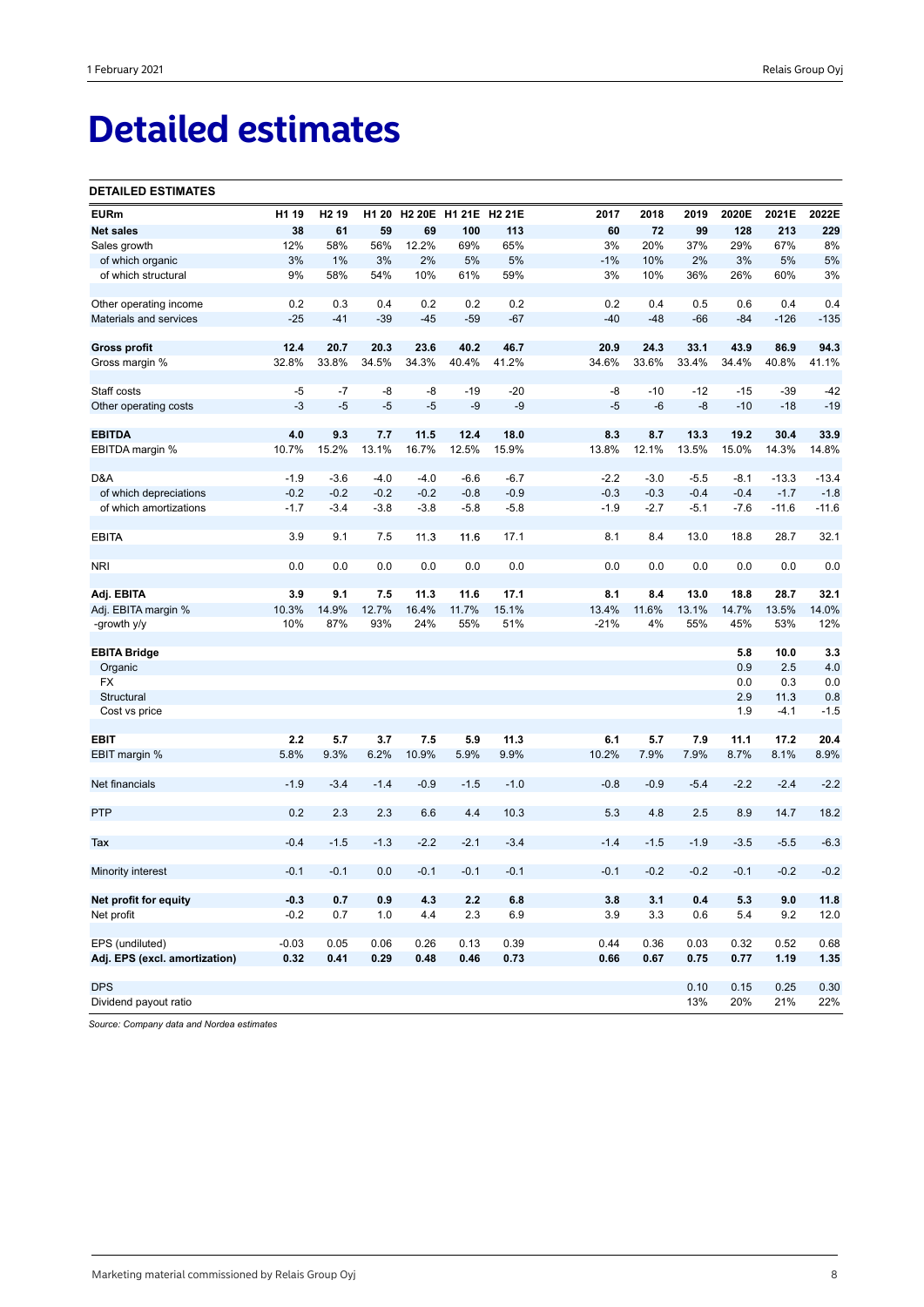## **Risk factors**

Below, we list the main risk factors we find relevant for Relais Group. The purpose of this is not to provide a comprehensive picture of all of the risks that the company may be subject to, but instead to highlight those that we find most relevant. The main risks we identify relate to the general economy in the Nordics, car spare parts sales and the vehicle service business. In addition, the current COVID-19 situation creates high uncertainty regarding consumer behaviour, which could hamper Relais' sales and earnings if people postpone their car service spending.

## **General economy**

| A sluggish economy<br>could negatively affect car<br>service and spare parts sales | The car service industry is to some extent dependent on the general economy. In times<br>of strong economic activity, people are more inclined to spend money on car service<br>and upgrades. Typically, unemployment rates decrease at such times, which increases<br>consumers' disposable income.                                                                                                                                                                                                             |
|------------------------------------------------------------------------------------|------------------------------------------------------------------------------------------------------------------------------------------------------------------------------------------------------------------------------------------------------------------------------------------------------------------------------------------------------------------------------------------------------------------------------------------------------------------------------------------------------------------|
|                                                                                    | The outlook for Nordic economies has improved after the initial shock, while the final<br>COVID-19 impact is not clear. If people start cutting back on car service spending and/<br>or postpone servicing their cars, Relais could see a negative impact on its sales and<br>earnings. In addition, after recent acquisitions, Relais is more dependent on commercial<br>vehicles and related services, which could be affected if enocomic activity deteriorates.                                              |
| Competitors consolidating the<br>market could hamper Relais'<br>growth prospects   | <b>Increasing competition</b><br>We note that the car spare parts market is still very fragmented, and should other<br>players take an active role in market consolidation this could hurt the sales prospects<br>of Relais and also profitability if competitors became more aggressive on pricing.                                                                                                                                                                                                             |
| Disturbances by suppliers may<br>affect product availability                       | <b>Dependency on suppliers</b><br>As Relais is importing its goods and not producing spare parts or equipment itself, the<br>company could be seriously negatively affected if its suppliers are unable to deliver<br>products as agreed or if the quality of products decreases significantly.                                                                                                                                                                                                                  |
|                                                                                    | The coronavirus situation might cause supply-side problems and extra freight costs,<br>while a prolonged situation might even hamper demand for Relais' spare parts and<br>equipment.                                                                                                                                                                                                                                                                                                                            |
| If not executed well, high M&A<br>activity may increase costs                      | <b>Risks related to expansion</b><br>Relais' ambitions to grow fast do not come without costs, investments and risks. M&A<br>could increase costs temporarily, or more long term in the worst case if acquisitions<br>were to fail or integration was to be executed poorly. Hence it is important for the<br>company to maintain good cost control and clear M&A execution plans so as not to<br>hamper earnings.                                                                                               |
| Key employees leaving could<br>lead to the loss of clients                         | Dependency on key employees<br>Relais is very much dependent on the efforts of its management team and the board of<br>directors. These key persons have substantial knowledge of running listed companies<br>as well as broad sector knowledge. Should these people leave, it might take some time<br>to find replacements, and should key employees join a competitor or start a competing<br>business, this could significantly hamper Relais' business, leading to the loss of clients<br>or even suppliers. |
| A share issue could dilute<br>current shareholders'<br>ownership                   | <b>Financial position</b><br>Relais has high growth ambitions and hence we do not rule out the need for additional<br>equity to support future M&A activity. An equity issue could dilute the current<br>shareholders' ownership.                                                                                                                                                                                                                                                                                |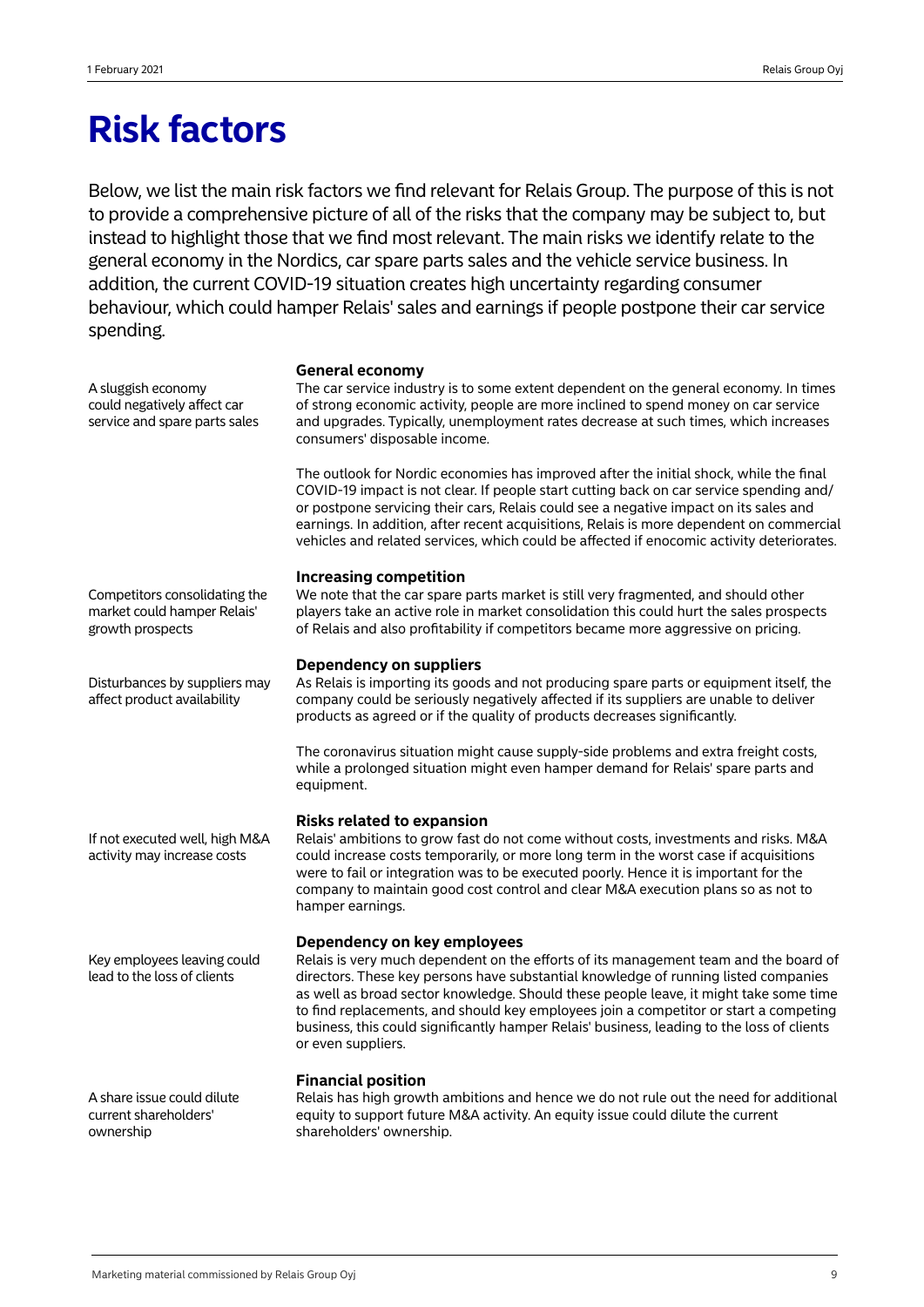Significant writedown of goodwill could worsen the financial position

## **Substantial amount of intangible assets**

Due to M&A, Relais has accumulated a significant amount of goodwill on its balance sheet and should a future test (in case the company switches to IFRS accounting standards) show a significant decline in the value of goodwill, it could have a huge impact on the balance sheet and earnings. A weakening balance sheet could limit the possibility of new financing and hence have a negative impact on future M&A and business operations.

## **IT systems**

Relais is dependent on its IT systems and any disruption to these could affect the company's daily business and reputation or even increase its costs. Also, a slow adaption to new technology could leave Relais in a disadvantageous position versus its competitors.

Crucial IT system failures or slow adaption to new technology can put Relais in a disadvantageous position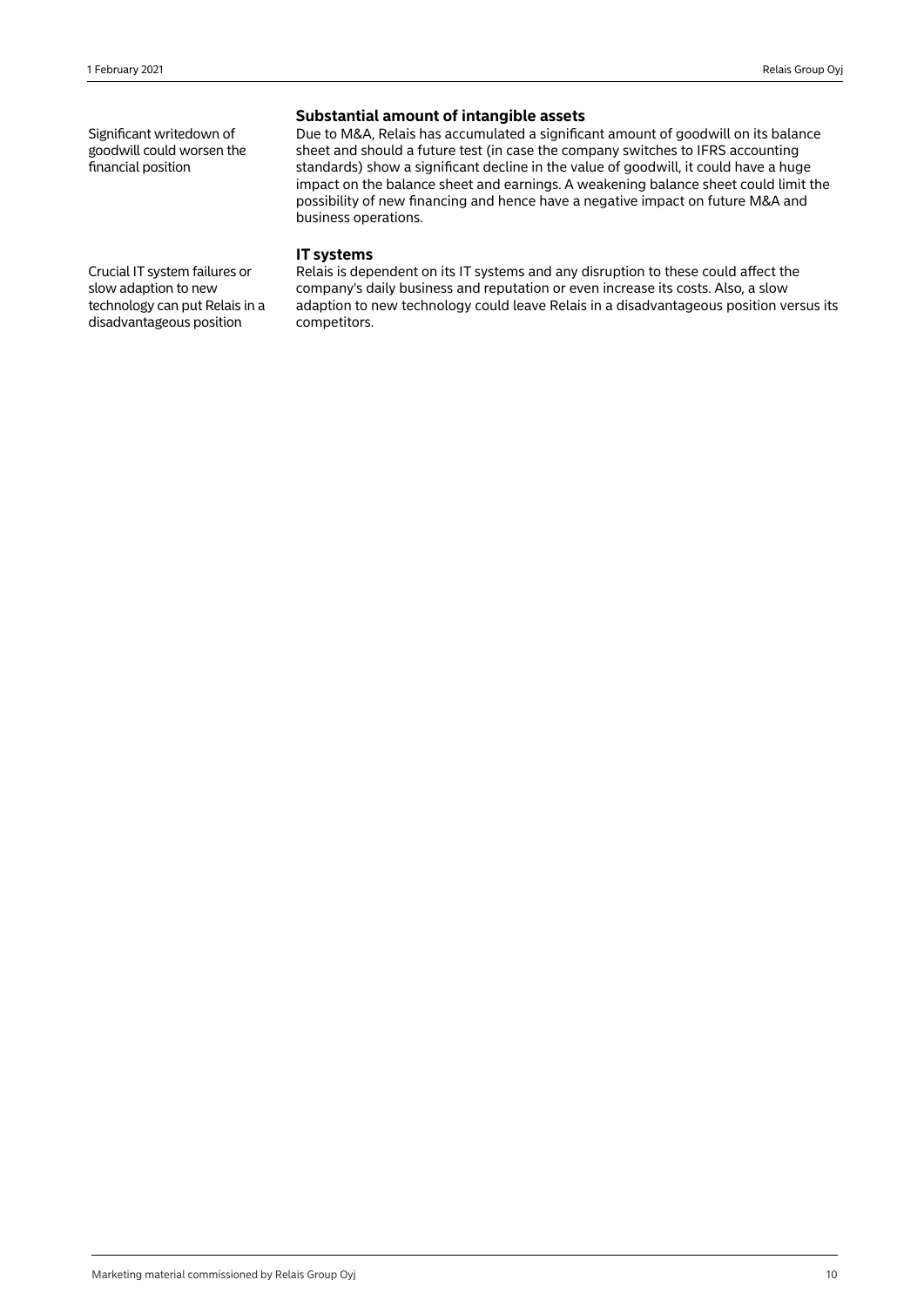# **Reported numbers and forecasts**

| <b>INCOME STATEMENT</b>                         |                            |              |                  |              |                |                |                            |                |              |                |                     |
|-------------------------------------------------|----------------------------|--------------|------------------|--------------|----------------|----------------|----------------------------|----------------|--------------|----------------|---------------------|
| <b>EURm</b>                                     | 2012                       | 2013         | 2014             | 2015         | 2016           | 2017           | 2018                       | 2019           | 2020E        | 2021E          | 2022E               |
| <b>Total revenue</b>                            | 31                         | 32           | 42               | 54           | 59             | 60             | 72                         | 99             | 128          | 213            | 229                 |
| Revenue growth                                  | 10.7%                      | 3.2%         | 31.3%            | 28.6%        | 9.1%           | 2.6%           | 19.9%                      | 36.6%          | 29.0%        | 66.8%          | 7.7%                |
| of which organic                                | 11.4%                      | 4.4%         | 7.0%             | 8.8%         | 9.5%           | $-0.8%$        | 9.5%                       | 2.0%           | 2.5%         | 5.0%           | 5.0%                |
| of which FX                                     | 0.0%                       | 0.0%         | 0.0%             | $0.0\%$      | 0.0%           | 0.0%           | $0.0\%$                    | $-1.1%$        | 0.1%         | 1.6%           | 0.0%                |
| <b>EBITDA</b>                                   | $\mathbf 0$                | 0            | 0                | 0            | 9              | 8              | 9                          | 13             | 19           | 30             | 34                  |
| Depreciation and impairments PPE                | 0                          | 0            | 0                | 0            | 0              | 0              | 0                          | 0              | 0            | -2             | $-2$                |
| of which leased assets                          | $\mathbf 0$                | 0            | $\mathbf 0$      | 0            | 0              | $\mathbf 0$    | $\mathbf 0$                | $\mathbf 0$    | 0            | $\mathbf 0$    | $\mathbf 0$         |
| <b>EBITA</b>                                    | 0                          | 0            | 0                | 0            | 9              | 8              | 8                          | 13             | 19           | 29             | 32                  |
| Amortisation and impairments                    | $\mathbf 0$                | 0            | $\mathbf 0$      | 0            | -2             | $-2$           | $-3$                       | $-5$           | -8           | -12            | $-12$               |
| EBIT                                            | n.a.                       | n.a.         | n.a.             | n.a.         | 7              | 6              | 6                          | 8              | 11           | 17             | 20                  |
| of which associates                             | $\mathbf 0$<br>$\mathbf 0$ | 0            | 0                | 0            | 0              | $\mathbf 0$    | $\mathbf 0$<br>$\mathbf 0$ | 0              | 0            | 0              | $\mathbf 0$         |
| Associates excluded from EBIT<br>Net financials | $\mathbf 0$                | 0<br>0       | 0<br>$\mathbf 0$ | 0<br>0       | 0<br>$-1$      | 0<br>$-1$      | $-1$                       | 0<br>$-5$      | 0<br>$-2$    | 0<br>$-2$      | $\mathbf 0$<br>$-2$ |
| of which lease interest                         | $\mathbf 0$                | 0            | 0                | 0            | $\mathbf 0$    | 0              | $\mathbf 0$                | 0              | 0            | $\mathbf 0$    | $\mathbf 0$         |
| Changes in value, net                           | $\mathbf 0$                | 0            | $\mathbf 0$      | 0            | $-2$           | $\pmb{0}$      | $\mathbf 0$                | $\mathbf 0$    | 0            | $\mathbf 0$    | $\mathbf 0$         |
| Pre-tax profit                                  | 0                          | 0            | 0                | 0            | 4              | 5              | 5                          | $\mathbf 2$    | 9            | 15             | 18                  |
| Reported taxes                                  | $\mathbf 0$                | 0            | $\mathbf 0$      | 0            | $-1$           | $-1$           | $-2$                       | $-2$           | -3           | $-6$           | $-6$                |
| Net profit from continued operations            | 0                          | 0            | 0                | 0            | 3              | 4              | 3                          | $\mathbf{1}$   | 5            | 9              | 12                  |
| Discontinued operations                         | $\mathbf 0$                | 0            | $\overline{0}$   | $\mathbf 0$  | $\overline{0}$ | $\mathbf 0$    | $\overline{0}$             | $\overline{0}$ | 0            | $\mathbf{0}$   | $\mathbf 0$         |
| <b>Minority interests</b>                       | $\mathbf 0$                | 0            | 0                | 0            | $-1$           | $\mathbf 0$    | $\mathbf 0$                | $\mathbf 0$    | 0            | $\mathbf 0$    | $\mathbf 0$         |
| Net profit to equity                            | $\mathbf{0}$               | 0            | 0                | 0            | $\overline{2}$ | 4              | 3                          | $\mathbf{0}$   | 5            | 9              | 12                  |
| EPS, EUR                                        | n.a.                       | n.a.         | n.a.             | n.a.         | 0.22           | 0.42           | 0.34                       | 0.03           | 0.30         | 0.49           | 0.64                |
| DPS, EUR                                        | 0.00                       | 0.00         | 0.00             | 0.00         | 0.00           | 0.00           | 0.00                       | 0.10           | 0.15         | 0.25           | 0.30                |
| of which ordinary                               | 0.00                       | 0.00         | 0.00             | 0.00         | 0.00           | 0.00           | 0.00                       | 0.10           | 0.15         | 0.25           | 0.30                |
| of which extraordinary                          | 0.00                       | 0.00         | 0.00             | 0.00         | 0.00           | 0.00           | 0.00                       | 0.00           | 0.00         | 0.00           | 0.00                |
|                                                 |                            |              |                  |              |                |                |                            |                |              |                |                     |
| Profit margin in percent<br><b>EBITDA</b>       | 0.0%                       | 0.0%         | 0.0%             | 0.0%         | 15.2%          | 13.8%          | 12.1%                      | 13.5%          | 15.0%        | 14.3%          | 14.8%               |
| <b>EBITA</b>                                    | 0.0%                       | 0.0%         | 0.0%             | 0.0%         | 14.5%          | 13.4%          | 11.6%                      | 13.1%          | 14.7%        | 13.5%          | 14.0%               |
| EBIT                                            | n.a.                       | n.a.         | n.a.             | n.a.         | 11.6%          | 10.2%          | 7.9%                       | 7.9%           | 8.7%         | 8.1%           | 8.9%                |
|                                                 |                            |              |                  |              |                |                |                            |                |              |                |                     |
| Adjusted earnings                               |                            |              |                  |              |                |                |                            |                |              |                |                     |
| EBITDA (adj)                                    | $\mathbf 0$                | 0            | $\mathbf 0$      | 0            | 11             | 8              | 9                          | 13             | 19           | 30             | 34                  |
| EBITA (adj)                                     | $\mathbf 0$                | 0            | 0                | 0            | 10             | 8              | 8                          | 13             | 19           | 29             | 32                  |
| EBIT (adj)                                      | $\mathbf{0}$               | 0            | $\mathbf 0$      | $\mathbf 0$  | 8              | $6\phantom{1}$ | $6\phantom{1}6$            | 8              | 11           | 17             | 20                  |
| EPS (adj, EUR)                                  | n.a.                       | n.a.         | n.a.             | n.a.         | 0.40           | 0.42           | 0.34                       | 0.29           | 0.30         | 0.49           | 0.64                |
| Adjusted profit margins in percent              |                            |              |                  |              |                |                |                            |                |              |                |                     |
| EBITDA (adj)                                    | 0.0%                       | 0.0%         | 0.0%             | 0.0%         | 18.0%          | 13.8%          | 12.1%                      | 13.5%          | 15.0%        | 14.3%          | 14.8%               |
| EBITA (adj)                                     | 0.0%                       | 0.0%         | 0.0%             | $0.0\%$      | 17.3%          | 13.4%          | 11.6%                      | 13.1%          | 14.7%        | 13.5%          | 14.0%               |
| EBIT (adj)                                      | 0.0%                       | 0.0%         | 0.0%             | 0.0%         | 14.4%          | 10.2%          | 7.9%                       | 7.9%           | 8.7%         | 8.1%           | 8.9%                |
|                                                 |                            |              |                  |              |                |                |                            |                |              |                |                     |
| <b>Performance metrics</b>                      |                            |              |                  |              |                |                |                            |                |              |                |                     |
| CAGR last 5 years                               |                            |              |                  |              |                |                |                            |                |              |                |                     |
| Net revenue                                     | n.a.                       | n.a.         | n.a.             | 17.6%        | 16.0%          | 14.3%          | 17.8%                      | 18.7%          | 18.8%        | 29.3%<br>27.7% | 30.6%               |
| <b>EBITDA</b><br><b>EBIT</b>                    | n.m.                       | n.m.         | n.m.             | n.m.         | n.m.           | n.m.           | n.m.                       | n.m.           | n.m.         | 20.2%          | 32.4%<br>27.2%      |
| <b>EPS</b>                                      | n.a.<br>n.a.               | n.a.<br>n.a. | n.a.<br>n.a.     | n.a.<br>n.a. | n.a.<br>n.a.   | n.a.<br>n.a.   | n.a.<br>n.a.               | n.a.<br>n.a.   | n.a.<br>n.a. | 17.6%          | 9.1%                |
| <b>DPS</b>                                      | n.m.                       | n.m.         | n.m.             | n.m.         | n.m.           | n.m.           | n.m.                       | n.m.           | n.m.         | n.m.           | n.m.                |
| Average last 5 years                            |                            |              |                  |              |                |                |                            |                |              |                |                     |
| Average EBIT margin                             | n.a.                       | n.a.         | n.a.             | n.a.         | n.a.           | n.a.           | n.a.                       | n.a.           | 9.0%         | 8.4%           | 8.4%                |
| Average EBITDA margin                           | n.a.                       | 11.a.        | 0.0%             | 0.0%         | 4.1%           | 7.0%           | 9.0%                       | 11.4%          | 14.0%        | 14.0%          | 14.2%               |
| <b>VALUATION RATIOS - ADJUSTED EARNINGS</b>     |                            |              |                  |              |                |                |                            |                |              |                |                     |
| <b>EURm</b>                                     | 2012                       | 2013         | 2014             | 2015         | 2016           | 2017           | 2018                       | 2019           | 2020E        | 2021E          | 2022E               |
| $P/E$ (adj)                                     | n.a.                       | n.a.         | n.a.             | n.a.         | n.a.           | n.a.           | n.a.                       | 28.0           | 52.7         | 31.8           | 24.3                |
| EV/EBITDA (adj)                                 | n.a.                       | n.a.         | n.a.             | n.a.         | n.a.           | n.a.           | n.a.                       | 10.2           | 16.6         | 11.9           | 10.3                |
| EV/EBITA (adj)                                  | n.a.                       | n.a.         | n.a.             | n.a.         | n.a.           | n.a.           | n.a.                       | 10.5           | 17.0         | 12.6           | 10.9                |
| EV/EBIT (adj)                                   | n.a.                       | n.a.         | n.a.             | n.a.         | n.a.           | n.a.           | n.a.                       | 17.3           | 28.6         | 21.2           | 17.1                |
| <b>VALUATION RATIOS - REPORTED EARNINGS</b>     |                            |              |                  |              |                |                |                            |                |              |                |                     |
| <b>EURm</b>                                     | 2012                       | 2013         | 2014             | 2015         | 2016           | 2017           | 2018                       | 2019           | 2020E        | 2021E          | 2022E               |
| P/E                                             | n.a.                       | n.a.         | n.a.             | n.a.         | n.a.           | n.a.           | n.a.                       | n.m.           | 52.7         | 31.8           | 24.3                |
| EV/Sales                                        | n.a.                       | n.a.         | n.a.             | n.a.         | n.a.           | n.a.           | n.a.                       | 1.37           | 2.49         | 1.71           | 1.52                |
| EV/EBITDA                                       | n.a.                       | n.a.         | n.a.             | n.a.         | n.a.           | n.a.           | n.a.                       | 10.2           | 16.6         | 11.9           | 10.3                |
| EV/EBITA                                        | n.a.                       | n.a.         | n.a.             | n.a.         | n.a.           | n.a.           | n.a.                       | 10.5           | 17.0         | 12.6           | 10.9                |
| EV/EBIT                                         | n.a.                       | n.a.         | n.a.             | n.a.         | n.a.           | n.a.           | n.a.                       | 17.3           | 28.6         | 21.2           | 17.1                |
| Dividend yield (ord.)                           | n.a.                       | n.a.         | n.a.             | n.a.         | n.a.           | n.a.           | n.a.                       | 1.2%           | 1.0%         | 1.6%           | 1.9%                |
| FCF yield                                       | n.a.                       | n.a.         | n.a.             | n.a.         | n.a.           | n.a.           | n.a.                       | $-61.8%$       | $-3.1%$      | $-13.9%$       | 6.5%                |
| FCF Yield bef A&D, lease adj                    | n.a.                       | n.a.         | n.a.             | n.a.         | n.a.           | n.a.           | n.a.                       | 1.4%           | 2.1%         | 3.0%           | 6.5%                |
| Payout ratio                                    | n.a.                       | n.a.         | n.a.             | n.a.         | $0.0\%$        | 0.0%           | $0.0\%$                    | 319.0%         | 50.6%        | 51.0%          | 46.7%               |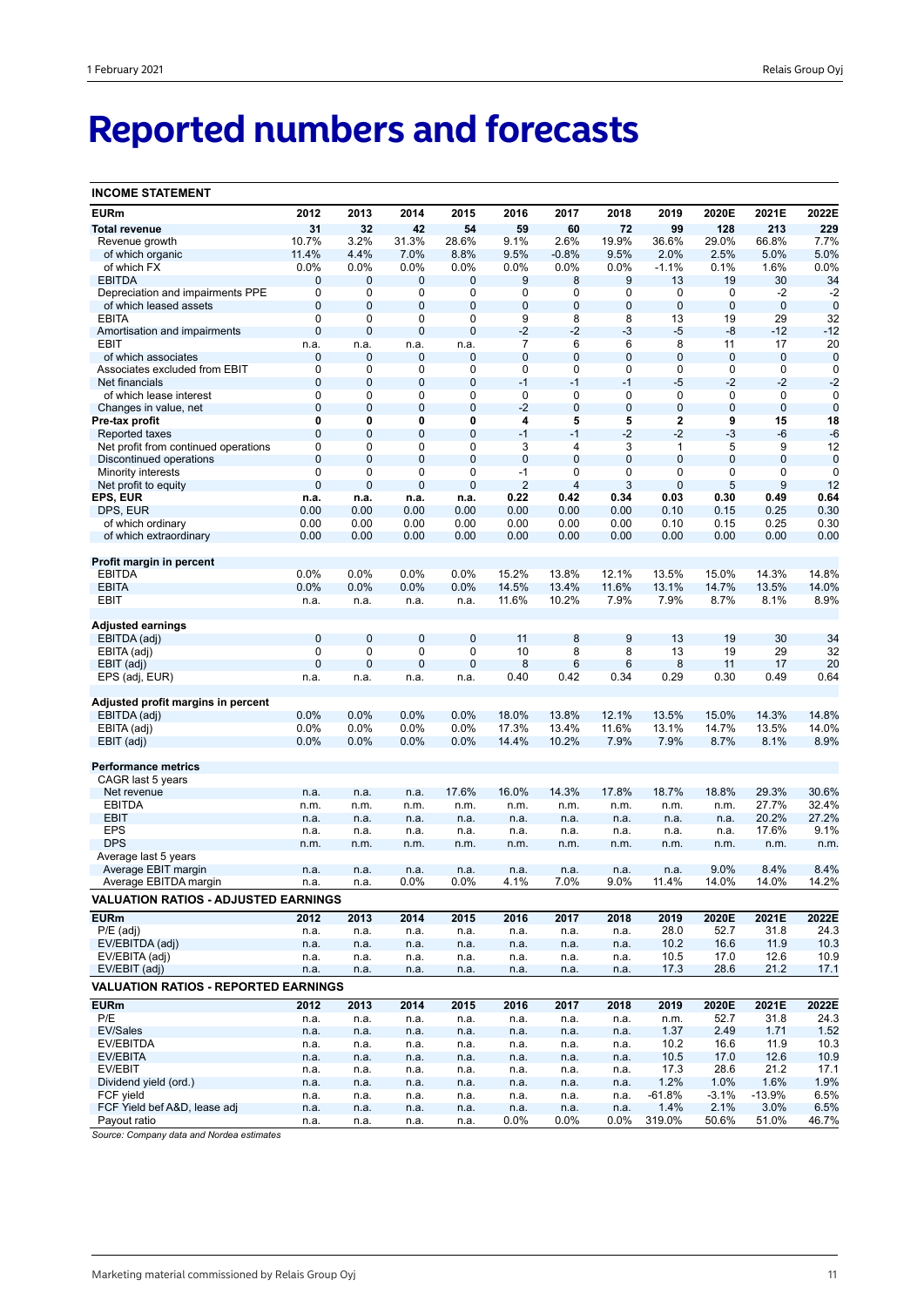## **BALANCE SHEET**

| 0<br>$\overline{7}$<br>5<br>54<br>95<br>$\overline{0}$<br>$\overline{0}$<br>$\mathbf 0$<br>5<br>61<br>Intangible assets<br>$\overline{0}$<br>$\overline{0}$<br>$\overline{0}$<br>$\overline{0}$<br>$\overline{0}$<br>$\overline{0}$<br>$\overline{0}$<br>of which R&D<br>$\mathbf 0$<br>0<br>$\mathbf 0$<br>of which other intangibles<br>$\mathbf 0$<br>$\mathbf 0$<br>0<br>$\mathbf 0$<br>$\overline{0}$<br>0<br>$\mathbf 0$<br>$\mathbf{1}$<br>$\mathbf{1}$<br>6<br>$\overline{0}$<br>54<br>89<br>of which goodwill<br>0<br>0<br>$\mathbf 0$<br>5<br>7<br>5<br>61<br>$\mathbf 0$<br>$\mathbf 0$<br>$\mathbf 0$<br>$\mathbf 0$<br>$\mathbf{1}$<br>$\mathbf{1}$<br>$\mathbf{1}$<br>4<br>Tangible assets<br>1<br>$\mathbf{1}$<br>$\overline{0}$<br>$\overline{0}$<br>$\overline{0}$<br>$\overline{0}$<br>$\overline{0}$<br>of which leased assets<br>$\Omega$<br>$\mathbf 0$<br>0<br>0<br>0<br>$\mathbf{0}$<br>$\overline{0}$<br>$\overline{0}$<br>$\overline{0}$<br>$\Omega$<br>$\Omega$<br>$\overline{0}$<br>$\Omega$<br>$\Omega$<br>$\Omega$<br>Shares associates<br>$\overline{0}$<br>$\overline{0}$<br>$\overline{0}$<br>$\overline{0}$<br>$\overline{0}$<br>0<br>0<br>$\mathbf 0$<br>0<br>0<br>Interest bearing assets<br>$\mathbf{0}$<br>$\overline{0}$<br>$\mathbf 0$<br>$\overline{0}$<br>$\overline{0}$<br>$\overline{0}$<br>$\overline{0}$<br>$\overline{0}$<br>$\Omega$<br>$\overline{0}$<br>Deferred tax assets<br>$\overline{0}$<br>$\overline{0}$<br>$\overline{0}$<br>$\overline{0}$<br>$\overline{0}$<br>$\overline{0}$<br>$\overline{0}$<br>$\overline{0}$<br>$\overline{0}$<br>$\overline{0}$<br>Other non-IB non-current assets<br>$\mathbf 0$<br>$\mathbf 0$<br>$\overline{0}$<br>$\mathbf 0$<br>$\overline{0}$<br>$\overline{0}$<br>$\overline{0}$<br>0<br>$\overline{0}$<br>0<br>Other non-current assets<br>99<br>Total non-current assets<br>0<br>0<br>$\mathbf 0$<br>0<br>5<br>8<br>6<br>55<br>62<br>$\overline{0}$<br>$\mathbf 0$<br>$\overline{0}$<br>$\overline{0}$<br>26<br>27<br>29<br>43<br>50<br>66<br>71<br>Inventory<br>$\overline{0}$<br>$\overline{0}$<br>$\overline{0}$<br>5<br>8<br>Accounts receivable<br>0<br>8<br>12<br>13<br>15<br>$\overline{0}$<br>$\overline{0}$<br>$\overline{0}$<br>$\overline{0}$<br>$\overline{0}$<br>$\overline{0}$<br>$\overline{0}$<br>$\overline{0}$<br>$\overline{0}$<br>$\mathbf{0}$<br>Short-term leased assets<br>$\overline{0}$<br>$\overline{0}$<br>$\overline{0}$<br>$\overline{0}$<br>3<br>$\overline{1}$<br>$\overline{2}$<br>$\overline{3}$<br>$\overline{7}$<br>4<br>Other current assets<br>$\overline{0}$<br>$\overline{0}$<br>$\overline{2}$<br>$\overline{2}$<br>30<br>22<br>5<br>$\mathbf 0$<br>$\overline{0}$<br>Cash and bank<br>$\mathbf{1}$<br>$\overline{0}$<br>$\overline{0}$<br>$\overline{0}$<br>$\overline{0}$<br>35<br>37<br>42<br>88<br>89<br>93<br>104<br>Total current assets<br>Assets held for sale<br>$\mathbf 0$<br>$\mathbf 0$<br>$\mathbf 0$<br>n.a.<br>n.a.<br>n.a.<br>n.a.<br>n.a.<br>n.a.<br>n.a.<br>n.a.<br>$\overline{0}$<br>$\overline{0}$<br>192<br>Total assets<br>0<br>0<br>40<br>45<br>48<br>143<br>151<br>192<br>$\overline{0}$<br>$\overline{0}$<br>$\overline{0}$<br>$6\overline{6}$<br>84<br>Shareholders equity<br>0<br>11<br>17<br>64<br>73<br>$\overline{0}$<br>$\overline{0}$<br>$\overline{0}$<br>$\overline{0}$<br>$\overline{0}$<br>$\overline{0}$<br>$\overline{0}$<br>Of which preferred stocks<br>$\overline{0}$<br>$\mathbf{0}$<br>$\mathbf{0}$<br>$\mathbf 0$<br>0<br>$\mathbf 0$<br>0<br>0<br>$\mathbf 0$<br>0<br>$\mathbf 0$<br>0<br>$\mathbf 0$<br>Of which equity part of hybrid debt<br>$\overline{0}$<br>$\overline{0}$<br>$\overline{0}$<br>$\overline{0}$<br>3<br>3<br>$\overline{1}$<br>$\overline{0}$<br>$\overline{0}$<br>$\overline{0}$<br>Minority interest<br>$\mathbf 0$<br>0<br>$\mathbf 0$<br>0<br>9<br>14<br>17<br>64<br>73<br>85<br><b>Total Equity</b><br>$\overline{0}$<br>$\overline{2}$<br>$\overline{2}$<br>Deferred tax<br>$\overline{0}$<br>$\overline{0}$<br>$\overline{0}$<br>$\overline{0}$<br>$\overline{0}$<br>$\Omega$<br>$\overline{2}$<br>$\mathbf 0$<br>$\mathbf 0$<br>0<br>15<br>59<br>77<br>Long term interest bearing debt<br>0<br>11<br>14<br>57<br>$\overline{0}$<br>$\overline{0}$<br>$\overline{0}$<br>$\overline{0}$<br>Pension provisions<br>$\overline{0}$<br>$\overline{0}$<br>$\overline{0}$<br>$\overline{0}$<br>$\overline{0}$<br>$\mathbf{0}$<br>$\mathbf 0$<br>$\Omega$<br>0<br>$\Omega$<br>$\Omega$<br>0<br>$\mathbf 0$<br>$\mathbf 0$<br>Other long-term provisions<br>0<br>$\Omega$<br>$\overline{0}$<br>$\overline{0}$<br>$\overline{0}$<br>$\overline{2}$<br>$\overline{0}$<br>Other long-term liabilities<br>$\overline{0}$<br>$\overline{0}$<br>3<br>$\overline{0}$<br>$\mathbf{0}$<br>$\overline{0}$<br>$\overline{0}$<br>$\overline{0}$<br>Non-current lease debt<br>0<br>0<br>$\Omega$<br>$\Omega$<br>$\Omega$<br>$\Omega$<br>$\Omega$<br>$\Omega$<br>$\overline{0}$<br>$\overline{0}$<br>$\overline{0}$<br>$\overline{0}$<br>$\overline{0}$<br>$\overline{0}$<br>$\overline{0}$<br>$\overline{0}$<br>$\overline{0}$<br>$\overline{0}$<br>$\mathbf 0$<br>Convertible debt<br>0<br>0<br>0<br>0<br>0<br>0<br>0<br>0<br>0<br>0<br>$\mathbf 0$<br>Shareholder debt<br>$\overline{0}$<br>$\overline{0}$<br>$\overline{0}$<br>$\overline{0}$<br>$\overline{0}$<br>$\overline{0}$<br>$\overline{0}$<br>$\overline{0}$<br>$\overline{0}$<br>$\overline{0}$<br>$\overline{0}$<br>Hybrid debt<br>0<br>$\Omega$<br>0<br>18<br>12<br>16<br>62<br>59<br>79<br>69<br>Total non-current liabilities<br>0<br>$\mathbf 0$<br>$\overline{0}$<br>$\overline{0}$<br>$\overline{0}$<br>$\overline{0}$<br>$\overline{0}$<br>$\overline{0}$<br>$\mathbf 0$<br>$\overline{0}$<br>Short-term provisions<br>$\mathbf{0}$<br>$\overline{0}$<br>$\Omega$<br>$\Omega$<br>$\Omega$<br>0<br>3<br>4<br>$\overline{7}$<br>13<br>14<br>Accounts payable<br>4<br>8<br>$\overline{0}$<br>$\overline{0}$<br>$\overline{0}$<br>$\overline{0}$<br>$\overline{0}$<br>$\overline{0}$<br>$\Omega$<br>$\overline{0}$<br>$\overline{0}$<br>$\overline{0}$<br>$\overline{0}$<br>Current lease debt<br>0<br>0<br>$\mathbf 0$<br>0<br>3<br>5<br>6<br>11<br>11<br>Other current liabilities<br>4<br>6<br>$\overline{0}$<br>$\overline{0}$<br>$\overline{0}$<br>8<br>6<br>5<br>$\overline{0}$<br>12<br>5<br>5<br>5<br>Short term interest bearing debt<br>0<br>0<br>0<br>0<br>14<br>19<br>15<br>18<br>19<br>28<br>30<br><b>Total current liabilities</b><br>$\overline{0}$<br>$\overline{0}$<br>$\overline{0}$<br>$\overline{0}$<br>$\overline{0}$<br>$\overline{0}$<br>$\overline{0}$<br>$\overline{0}$<br>$\overline{0}$<br>$\overline{0}$<br>$\overline{0}$<br>Liabilities for assets held for sale<br>$\bf{0}$<br>0<br>0<br>0<br>40<br>45<br>48<br>143<br>192<br>Total liabilities and equity<br>151<br><b>Balance sheet and debt metrics</b><br>$\mathbf{0}$<br>$\Omega$<br>$\Omega$<br>$\mathbf{0}$<br>22<br>22<br>35<br>39<br>77<br>62<br>Net debt<br>18<br>$\mathbf 0$<br>$\mathbf 0$<br>0<br>$\mathbf 0$<br>$\mathbf 0$<br>$\mathbf 0$<br>$\mathbf 0$<br>$\mathbf 0$<br>$\mathbf 0$<br>$\mathbf 0$<br>$\mathbf 0$<br>of which lease debt<br>28<br>$\mathbf{0}$<br>$\mathbf{0}$<br>0<br>$\mathbf{0}$<br>28<br>31<br>46<br>53<br>65<br>70<br>Working capital<br>$\mathbf 0$<br>0<br>$\mathbf 0$<br>34<br>101<br>164<br>0<br>36<br>37<br>115<br>157<br>Invested capital<br>$\mathbf{0}$<br>$\mathbf{0}$<br>0<br>$\mathbf 0$<br>32<br>37<br>37<br>128<br>135<br>166<br>164<br>Capital employed<br>44.7%<br>7.8%<br>13.4%<br><b>ROE</b><br>64.1%<br>22.7%<br>1.0%<br>11.4%<br>n.m.<br>n.m.<br>n.m.<br>n.m.<br><b>ROIC</b><br>12.4%<br>8.0%<br>7.2%<br>8.6%<br>8.9%<br>35.3%<br>11.1%<br>n.m.<br>n.m.<br>n.m.<br>n.m.<br><b>ROCE</b><br>53.4%<br>17.9%<br>15.7%<br>9.6%<br>8.7%<br>11.7%<br>12.6%<br>n.m.<br>n.m.<br>n.m.<br>n.m. | <b>EURm</b>     | 2012 | 2013 | 2014 | 2015 | 2016 | 2017 | 2018 | 2019 | 2020E | 2021E | 2022E          |
|-------------------------------------------------------------------------------------------------------------------------------------------------------------------------------------------------------------------------------------------------------------------------------------------------------------------------------------------------------------------------------------------------------------------------------------------------------------------------------------------------------------------------------------------------------------------------------------------------------------------------------------------------------------------------------------------------------------------------------------------------------------------------------------------------------------------------------------------------------------------------------------------------------------------------------------------------------------------------------------------------------------------------------------------------------------------------------------------------------------------------------------------------------------------------------------------------------------------------------------------------------------------------------------------------------------------------------------------------------------------------------------------------------------------------------------------------------------------------------------------------------------------------------------------------------------------------------------------------------------------------------------------------------------------------------------------------------------------------------------------------------------------------------------------------------------------------------------------------------------------------------------------------------------------------------------------------------------------------------------------------------------------------------------------------------------------------------------------------------------------------------------------------------------------------------------------------------------------------------------------------------------------------------------------------------------------------------------------------------------------------------------------------------------------------------------------------------------------------------------------------------------------------------------------------------------------------------------------------------------------------------------------------------------------------------------------------------------------------------------------------------------------------------------------------------------------------------------------------------------------------------------------------------------------------------------------------------------------------------------------------------------------------------------------------------------------------------------------------------------------------------------------------------------------------------------------------------------------------------------------------------------------------------------------------------------------------------------------------------------------------------------------------------------------------------------------------------------------------------------------------------------------------------------------------------------------------------------------------------------------------------------------------------------------------------------------------------------------------------------------------------------------------------------------------------------------------------------------------------------------------------------------------------------------------------------------------------------------------------------------------------------------------------------------------------------------------------------------------------------------------------------------------------------------------------------------------------------------------------------------------------------------------------------------------------------------------------------------------------------------------------------------------------------------------------------------------------------------------------------------------------------------------------------------------------------------------------------------------------------------------------------------------------------------------------------------------------------------------------------------------------------------------------------------------------------------------------------------------------------------------------------------------------------------------------------------------------------------------------------------------------------------------------------------------------------------------------------------------------------------------------------------------------------------------------------------------------------------------------------------------------------------------------------------------------------------------------------------------------------------------------------------------------------------------------------------------------------------------------------------------------------------------------------------------------------------------------------------------------------------------------------------------------------------------------------------------------------------------------------------------------------------------------------------------------------------------------------------------------------------------------------------------------------------------------------------------------------------------------------------------------------------------------------------------------------------------------------------------------------------------------------------------------------------------------------------------------------------------------------------------------------------------------------------------------------------------------------------------------------------------------------------------------------------------------------------------------------------------------------------------------------------------------------------------------------------------------------------------------------------------------------------------------------------------------------------------------------------------------------------------------------------------------------------------------------------------------------------------------------------------------------------------------------------------------------------------------------------------------------------------------------------------------------------------------------------------------------------------------------------------------------------------------------------------------------------------------------------------------------------------------------------------------------------------------------------------------------------------------------------------------------------------------------------------------------------------------------------------------------------------------------------------------------------------------------------------------------------------------------------------------------------------------------------------------------------------------------------------------------------------------------------------------------------------------------------------------------------------------------------------------------|-----------------|------|------|------|------|------|------|------|------|-------|-------|----------------|
|                                                                                                                                                                                                                                                                                                                                                                                                                                                                                                                                                                                                                                                                                                                                                                                                                                                                                                                                                                                                                                                                                                                                                                                                                                                                                                                                                                                                                                                                                                                                                                                                                                                                                                                                                                                                                                                                                                                                                                                                                                                                                                                                                                                                                                                                                                                                                                                                                                                                                                                                                                                                                                                                                                                                                                                                                                                                                                                                                                                                                                                                                                                                                                                                                                                                                                                                                                                                                                                                                                                                                                                                                                                                                                                                                                                                                                                                                                                                                                                                                                                                                                                                                                                                                                                                                                                                                                                                                                                                                                                                                                                                                                                                                                                                                                                                                                                                                                                                                                                                                                                                                                                                                                                                                                                                                                                                                                                                                                                                                                                                                                                                                                                                                                                                                                                                                                                                                                                                                                                                                                                                                                                                                                                                                                                                                                                                                                                                                                                                                                                                                                                                                                                                                                                                                                                                                                                                                                                                                                                                                                                                                                                                                                                                                                                                                                                                                                                                                                                                                                                                                                                                                                                                                                                                                                                                                                                                                     |                 |      |      |      |      |      |      |      |      |       |       | 84             |
|                                                                                                                                                                                                                                                                                                                                                                                                                                                                                                                                                                                                                                                                                                                                                                                                                                                                                                                                                                                                                                                                                                                                                                                                                                                                                                                                                                                                                                                                                                                                                                                                                                                                                                                                                                                                                                                                                                                                                                                                                                                                                                                                                                                                                                                                                                                                                                                                                                                                                                                                                                                                                                                                                                                                                                                                                                                                                                                                                                                                                                                                                                                                                                                                                                                                                                                                                                                                                                                                                                                                                                                                                                                                                                                                                                                                                                                                                                                                                                                                                                                                                                                                                                                                                                                                                                                                                                                                                                                                                                                                                                                                                                                                                                                                                                                                                                                                                                                                                                                                                                                                                                                                                                                                                                                                                                                                                                                                                                                                                                                                                                                                                                                                                                                                                                                                                                                                                                                                                                                                                                                                                                                                                                                                                                                                                                                                                                                                                                                                                                                                                                                                                                                                                                                                                                                                                                                                                                                                                                                                                                                                                                                                                                                                                                                                                                                                                                                                                                                                                                                                                                                                                                                                                                                                                                                                                                                                                     |                 |      |      |      |      |      |      |      |      |       |       | $\overline{0}$ |
|                                                                                                                                                                                                                                                                                                                                                                                                                                                                                                                                                                                                                                                                                                                                                                                                                                                                                                                                                                                                                                                                                                                                                                                                                                                                                                                                                                                                                                                                                                                                                                                                                                                                                                                                                                                                                                                                                                                                                                                                                                                                                                                                                                                                                                                                                                                                                                                                                                                                                                                                                                                                                                                                                                                                                                                                                                                                                                                                                                                                                                                                                                                                                                                                                                                                                                                                                                                                                                                                                                                                                                                                                                                                                                                                                                                                                                                                                                                                                                                                                                                                                                                                                                                                                                                                                                                                                                                                                                                                                                                                                                                                                                                                                                                                                                                                                                                                                                                                                                                                                                                                                                                                                                                                                                                                                                                                                                                                                                                                                                                                                                                                                                                                                                                                                                                                                                                                                                                                                                                                                                                                                                                                                                                                                                                                                                                                                                                                                                                                                                                                                                                                                                                                                                                                                                                                                                                                                                                                                                                                                                                                                                                                                                                                                                                                                                                                                                                                                                                                                                                                                                                                                                                                                                                                                                                                                                                                                     |                 |      |      |      |      |      |      |      |      |       |       | 6              |
|                                                                                                                                                                                                                                                                                                                                                                                                                                                                                                                                                                                                                                                                                                                                                                                                                                                                                                                                                                                                                                                                                                                                                                                                                                                                                                                                                                                                                                                                                                                                                                                                                                                                                                                                                                                                                                                                                                                                                                                                                                                                                                                                                                                                                                                                                                                                                                                                                                                                                                                                                                                                                                                                                                                                                                                                                                                                                                                                                                                                                                                                                                                                                                                                                                                                                                                                                                                                                                                                                                                                                                                                                                                                                                                                                                                                                                                                                                                                                                                                                                                                                                                                                                                                                                                                                                                                                                                                                                                                                                                                                                                                                                                                                                                                                                                                                                                                                                                                                                                                                                                                                                                                                                                                                                                                                                                                                                                                                                                                                                                                                                                                                                                                                                                                                                                                                                                                                                                                                                                                                                                                                                                                                                                                                                                                                                                                                                                                                                                                                                                                                                                                                                                                                                                                                                                                                                                                                                                                                                                                                                                                                                                                                                                                                                                                                                                                                                                                                                                                                                                                                                                                                                                                                                                                                                                                                                                                                     |                 |      |      |      |      |      |      |      |      |       |       | 77             |
|                                                                                                                                                                                                                                                                                                                                                                                                                                                                                                                                                                                                                                                                                                                                                                                                                                                                                                                                                                                                                                                                                                                                                                                                                                                                                                                                                                                                                                                                                                                                                                                                                                                                                                                                                                                                                                                                                                                                                                                                                                                                                                                                                                                                                                                                                                                                                                                                                                                                                                                                                                                                                                                                                                                                                                                                                                                                                                                                                                                                                                                                                                                                                                                                                                                                                                                                                                                                                                                                                                                                                                                                                                                                                                                                                                                                                                                                                                                                                                                                                                                                                                                                                                                                                                                                                                                                                                                                                                                                                                                                                                                                                                                                                                                                                                                                                                                                                                                                                                                                                                                                                                                                                                                                                                                                                                                                                                                                                                                                                                                                                                                                                                                                                                                                                                                                                                                                                                                                                                                                                                                                                                                                                                                                                                                                                                                                                                                                                                                                                                                                                                                                                                                                                                                                                                                                                                                                                                                                                                                                                                                                                                                                                                                                                                                                                                                                                                                                                                                                                                                                                                                                                                                                                                                                                                                                                                                                                     |                 |      |      |      |      |      |      |      |      |       |       | $\overline{4}$ |
|                                                                                                                                                                                                                                                                                                                                                                                                                                                                                                                                                                                                                                                                                                                                                                                                                                                                                                                                                                                                                                                                                                                                                                                                                                                                                                                                                                                                                                                                                                                                                                                                                                                                                                                                                                                                                                                                                                                                                                                                                                                                                                                                                                                                                                                                                                                                                                                                                                                                                                                                                                                                                                                                                                                                                                                                                                                                                                                                                                                                                                                                                                                                                                                                                                                                                                                                                                                                                                                                                                                                                                                                                                                                                                                                                                                                                                                                                                                                                                                                                                                                                                                                                                                                                                                                                                                                                                                                                                                                                                                                                                                                                                                                                                                                                                                                                                                                                                                                                                                                                                                                                                                                                                                                                                                                                                                                                                                                                                                                                                                                                                                                                                                                                                                                                                                                                                                                                                                                                                                                                                                                                                                                                                                                                                                                                                                                                                                                                                                                                                                                                                                                                                                                                                                                                                                                                                                                                                                                                                                                                                                                                                                                                                                                                                                                                                                                                                                                                                                                                                                                                                                                                                                                                                                                                                                                                                                                                     |                 |      |      |      |      |      |      |      |      |       |       | $\overline{0}$ |
|                                                                                                                                                                                                                                                                                                                                                                                                                                                                                                                                                                                                                                                                                                                                                                                                                                                                                                                                                                                                                                                                                                                                                                                                                                                                                                                                                                                                                                                                                                                                                                                                                                                                                                                                                                                                                                                                                                                                                                                                                                                                                                                                                                                                                                                                                                                                                                                                                                                                                                                                                                                                                                                                                                                                                                                                                                                                                                                                                                                                                                                                                                                                                                                                                                                                                                                                                                                                                                                                                                                                                                                                                                                                                                                                                                                                                                                                                                                                                                                                                                                                                                                                                                                                                                                                                                                                                                                                                                                                                                                                                                                                                                                                                                                                                                                                                                                                                                                                                                                                                                                                                                                                                                                                                                                                                                                                                                                                                                                                                                                                                                                                                                                                                                                                                                                                                                                                                                                                                                                                                                                                                                                                                                                                                                                                                                                                                                                                                                                                                                                                                                                                                                                                                                                                                                                                                                                                                                                                                                                                                                                                                                                                                                                                                                                                                                                                                                                                                                                                                                                                                                                                                                                                                                                                                                                                                                                                                     |                 |      |      |      |      |      |      |      |      |       |       | $\Omega$       |
|                                                                                                                                                                                                                                                                                                                                                                                                                                                                                                                                                                                                                                                                                                                                                                                                                                                                                                                                                                                                                                                                                                                                                                                                                                                                                                                                                                                                                                                                                                                                                                                                                                                                                                                                                                                                                                                                                                                                                                                                                                                                                                                                                                                                                                                                                                                                                                                                                                                                                                                                                                                                                                                                                                                                                                                                                                                                                                                                                                                                                                                                                                                                                                                                                                                                                                                                                                                                                                                                                                                                                                                                                                                                                                                                                                                                                                                                                                                                                                                                                                                                                                                                                                                                                                                                                                                                                                                                                                                                                                                                                                                                                                                                                                                                                                                                                                                                                                                                                                                                                                                                                                                                                                                                                                                                                                                                                                                                                                                                                                                                                                                                                                                                                                                                                                                                                                                                                                                                                                                                                                                                                                                                                                                                                                                                                                                                                                                                                                                                                                                                                                                                                                                                                                                                                                                                                                                                                                                                                                                                                                                                                                                                                                                                                                                                                                                                                                                                                                                                                                                                                                                                                                                                                                                                                                                                                                                                                     |                 |      |      |      |      |      |      |      |      |       |       | $\mathbf 0$    |
|                                                                                                                                                                                                                                                                                                                                                                                                                                                                                                                                                                                                                                                                                                                                                                                                                                                                                                                                                                                                                                                                                                                                                                                                                                                                                                                                                                                                                                                                                                                                                                                                                                                                                                                                                                                                                                                                                                                                                                                                                                                                                                                                                                                                                                                                                                                                                                                                                                                                                                                                                                                                                                                                                                                                                                                                                                                                                                                                                                                                                                                                                                                                                                                                                                                                                                                                                                                                                                                                                                                                                                                                                                                                                                                                                                                                                                                                                                                                                                                                                                                                                                                                                                                                                                                                                                                                                                                                                                                                                                                                                                                                                                                                                                                                                                                                                                                                                                                                                                                                                                                                                                                                                                                                                                                                                                                                                                                                                                                                                                                                                                                                                                                                                                                                                                                                                                                                                                                                                                                                                                                                                                                                                                                                                                                                                                                                                                                                                                                                                                                                                                                                                                                                                                                                                                                                                                                                                                                                                                                                                                                                                                                                                                                                                                                                                                                                                                                                                                                                                                                                                                                                                                                                                                                                                                                                                                                                                     |                 |      |      |      |      |      |      |      |      |       |       | $\mathbf 0$    |
|                                                                                                                                                                                                                                                                                                                                                                                                                                                                                                                                                                                                                                                                                                                                                                                                                                                                                                                                                                                                                                                                                                                                                                                                                                                                                                                                                                                                                                                                                                                                                                                                                                                                                                                                                                                                                                                                                                                                                                                                                                                                                                                                                                                                                                                                                                                                                                                                                                                                                                                                                                                                                                                                                                                                                                                                                                                                                                                                                                                                                                                                                                                                                                                                                                                                                                                                                                                                                                                                                                                                                                                                                                                                                                                                                                                                                                                                                                                                                                                                                                                                                                                                                                                                                                                                                                                                                                                                                                                                                                                                                                                                                                                                                                                                                                                                                                                                                                                                                                                                                                                                                                                                                                                                                                                                                                                                                                                                                                                                                                                                                                                                                                                                                                                                                                                                                                                                                                                                                                                                                                                                                                                                                                                                                                                                                                                                                                                                                                                                                                                                                                                                                                                                                                                                                                                                                                                                                                                                                                                                                                                                                                                                                                                                                                                                                                                                                                                                                                                                                                                                                                                                                                                                                                                                                                                                                                                                                     |                 |      |      |      |      |      |      |      |      |       |       | $\overline{0}$ |
|                                                                                                                                                                                                                                                                                                                                                                                                                                                                                                                                                                                                                                                                                                                                                                                                                                                                                                                                                                                                                                                                                                                                                                                                                                                                                                                                                                                                                                                                                                                                                                                                                                                                                                                                                                                                                                                                                                                                                                                                                                                                                                                                                                                                                                                                                                                                                                                                                                                                                                                                                                                                                                                                                                                                                                                                                                                                                                                                                                                                                                                                                                                                                                                                                                                                                                                                                                                                                                                                                                                                                                                                                                                                                                                                                                                                                                                                                                                                                                                                                                                                                                                                                                                                                                                                                                                                                                                                                                                                                                                                                                                                                                                                                                                                                                                                                                                                                                                                                                                                                                                                                                                                                                                                                                                                                                                                                                                                                                                                                                                                                                                                                                                                                                                                                                                                                                                                                                                                                                                                                                                                                                                                                                                                                                                                                                                                                                                                                                                                                                                                                                                                                                                                                                                                                                                                                                                                                                                                                                                                                                                                                                                                                                                                                                                                                                                                                                                                                                                                                                                                                                                                                                                                                                                                                                                                                                                                                     |                 |      |      |      |      |      |      |      |      |       |       | $\mathbf 0$    |
|                                                                                                                                                                                                                                                                                                                                                                                                                                                                                                                                                                                                                                                                                                                                                                                                                                                                                                                                                                                                                                                                                                                                                                                                                                                                                                                                                                                                                                                                                                                                                                                                                                                                                                                                                                                                                                                                                                                                                                                                                                                                                                                                                                                                                                                                                                                                                                                                                                                                                                                                                                                                                                                                                                                                                                                                                                                                                                                                                                                                                                                                                                                                                                                                                                                                                                                                                                                                                                                                                                                                                                                                                                                                                                                                                                                                                                                                                                                                                                                                                                                                                                                                                                                                                                                                                                                                                                                                                                                                                                                                                                                                                                                                                                                                                                                                                                                                                                                                                                                                                                                                                                                                                                                                                                                                                                                                                                                                                                                                                                                                                                                                                                                                                                                                                                                                                                                                                                                                                                                                                                                                                                                                                                                                                                                                                                                                                                                                                                                                                                                                                                                                                                                                                                                                                                                                                                                                                                                                                                                                                                                                                                                                                                                                                                                                                                                                                                                                                                                                                                                                                                                                                                                                                                                                                                                                                                                                                     |                 |      |      |      |      |      |      |      |      |       |       | 88             |
|                                                                                                                                                                                                                                                                                                                                                                                                                                                                                                                                                                                                                                                                                                                                                                                                                                                                                                                                                                                                                                                                                                                                                                                                                                                                                                                                                                                                                                                                                                                                                                                                                                                                                                                                                                                                                                                                                                                                                                                                                                                                                                                                                                                                                                                                                                                                                                                                                                                                                                                                                                                                                                                                                                                                                                                                                                                                                                                                                                                                                                                                                                                                                                                                                                                                                                                                                                                                                                                                                                                                                                                                                                                                                                                                                                                                                                                                                                                                                                                                                                                                                                                                                                                                                                                                                                                                                                                                                                                                                                                                                                                                                                                                                                                                                                                                                                                                                                                                                                                                                                                                                                                                                                                                                                                                                                                                                                                                                                                                                                                                                                                                                                                                                                                                                                                                                                                                                                                                                                                                                                                                                                                                                                                                                                                                                                                                                                                                                                                                                                                                                                                                                                                                                                                                                                                                                                                                                                                                                                                                                                                                                                                                                                                                                                                                                                                                                                                                                                                                                                                                                                                                                                                                                                                                                                                                                                                                                     |                 |      |      |      |      |      |      |      |      |       |       |                |
|                                                                                                                                                                                                                                                                                                                                                                                                                                                                                                                                                                                                                                                                                                                                                                                                                                                                                                                                                                                                                                                                                                                                                                                                                                                                                                                                                                                                                                                                                                                                                                                                                                                                                                                                                                                                                                                                                                                                                                                                                                                                                                                                                                                                                                                                                                                                                                                                                                                                                                                                                                                                                                                                                                                                                                                                                                                                                                                                                                                                                                                                                                                                                                                                                                                                                                                                                                                                                                                                                                                                                                                                                                                                                                                                                                                                                                                                                                                                                                                                                                                                                                                                                                                                                                                                                                                                                                                                                                                                                                                                                                                                                                                                                                                                                                                                                                                                                                                                                                                                                                                                                                                                                                                                                                                                                                                                                                                                                                                                                                                                                                                                                                                                                                                                                                                                                                                                                                                                                                                                                                                                                                                                                                                                                                                                                                                                                                                                                                                                                                                                                                                                                                                                                                                                                                                                                                                                                                                                                                                                                                                                                                                                                                                                                                                                                                                                                                                                                                                                                                                                                                                                                                                                                                                                                                                                                                                                                     |                 |      |      |      |      |      |      |      |      |       |       | 16             |
|                                                                                                                                                                                                                                                                                                                                                                                                                                                                                                                                                                                                                                                                                                                                                                                                                                                                                                                                                                                                                                                                                                                                                                                                                                                                                                                                                                                                                                                                                                                                                                                                                                                                                                                                                                                                                                                                                                                                                                                                                                                                                                                                                                                                                                                                                                                                                                                                                                                                                                                                                                                                                                                                                                                                                                                                                                                                                                                                                                                                                                                                                                                                                                                                                                                                                                                                                                                                                                                                                                                                                                                                                                                                                                                                                                                                                                                                                                                                                                                                                                                                                                                                                                                                                                                                                                                                                                                                                                                                                                                                                                                                                                                                                                                                                                                                                                                                                                                                                                                                                                                                                                                                                                                                                                                                                                                                                                                                                                                                                                                                                                                                                                                                                                                                                                                                                                                                                                                                                                                                                                                                                                                                                                                                                                                                                                                                                                                                                                                                                                                                                                                                                                                                                                                                                                                                                                                                                                                                                                                                                                                                                                                                                                                                                                                                                                                                                                                                                                                                                                                                                                                                                                                                                                                                                                                                                                                                                     |                 |      |      |      |      |      |      |      |      |       |       | $\mathbf 0$    |
|                                                                                                                                                                                                                                                                                                                                                                                                                                                                                                                                                                                                                                                                                                                                                                                                                                                                                                                                                                                                                                                                                                                                                                                                                                                                                                                                                                                                                                                                                                                                                                                                                                                                                                                                                                                                                                                                                                                                                                                                                                                                                                                                                                                                                                                                                                                                                                                                                                                                                                                                                                                                                                                                                                                                                                                                                                                                                                                                                                                                                                                                                                                                                                                                                                                                                                                                                                                                                                                                                                                                                                                                                                                                                                                                                                                                                                                                                                                                                                                                                                                                                                                                                                                                                                                                                                                                                                                                                                                                                                                                                                                                                                                                                                                                                                                                                                                                                                                                                                                                                                                                                                                                                                                                                                                                                                                                                                                                                                                                                                                                                                                                                                                                                                                                                                                                                                                                                                                                                                                                                                                                                                                                                                                                                                                                                                                                                                                                                                                                                                                                                                                                                                                                                                                                                                                                                                                                                                                                                                                                                                                                                                                                                                                                                                                                                                                                                                                                                                                                                                                                                                                                                                                                                                                                                                                                                                                                                     |                 |      |      |      |      |      |      |      |      |       |       | 8              |
|                                                                                                                                                                                                                                                                                                                                                                                                                                                                                                                                                                                                                                                                                                                                                                                                                                                                                                                                                                                                                                                                                                                                                                                                                                                                                                                                                                                                                                                                                                                                                                                                                                                                                                                                                                                                                                                                                                                                                                                                                                                                                                                                                                                                                                                                                                                                                                                                                                                                                                                                                                                                                                                                                                                                                                                                                                                                                                                                                                                                                                                                                                                                                                                                                                                                                                                                                                                                                                                                                                                                                                                                                                                                                                                                                                                                                                                                                                                                                                                                                                                                                                                                                                                                                                                                                                                                                                                                                                                                                                                                                                                                                                                                                                                                                                                                                                                                                                                                                                                                                                                                                                                                                                                                                                                                                                                                                                                                                                                                                                                                                                                                                                                                                                                                                                                                                                                                                                                                                                                                                                                                                                                                                                                                                                                                                                                                                                                                                                                                                                                                                                                                                                                                                                                                                                                                                                                                                                                                                                                                                                                                                                                                                                                                                                                                                                                                                                                                                                                                                                                                                                                                                                                                                                                                                                                                                                                                                     |                 |      |      |      |      |      |      |      |      |       |       | 9              |
|                                                                                                                                                                                                                                                                                                                                                                                                                                                                                                                                                                                                                                                                                                                                                                                                                                                                                                                                                                                                                                                                                                                                                                                                                                                                                                                                                                                                                                                                                                                                                                                                                                                                                                                                                                                                                                                                                                                                                                                                                                                                                                                                                                                                                                                                                                                                                                                                                                                                                                                                                                                                                                                                                                                                                                                                                                                                                                                                                                                                                                                                                                                                                                                                                                                                                                                                                                                                                                                                                                                                                                                                                                                                                                                                                                                                                                                                                                                                                                                                                                                                                                                                                                                                                                                                                                                                                                                                                                                                                                                                                                                                                                                                                                                                                                                                                                                                                                                                                                                                                                                                                                                                                                                                                                                                                                                                                                                                                                                                                                                                                                                                                                                                                                                                                                                                                                                                                                                                                                                                                                                                                                                                                                                                                                                                                                                                                                                                                                                                                                                                                                                                                                                                                                                                                                                                                                                                                                                                                                                                                                                                                                                                                                                                                                                                                                                                                                                                                                                                                                                                                                                                                                                                                                                                                                                                                                                                                     |                 |      |      |      |      |      |      |      |      |       |       |                |
|                                                                                                                                                                                                                                                                                                                                                                                                                                                                                                                                                                                                                                                                                                                                                                                                                                                                                                                                                                                                                                                                                                                                                                                                                                                                                                                                                                                                                                                                                                                                                                                                                                                                                                                                                                                                                                                                                                                                                                                                                                                                                                                                                                                                                                                                                                                                                                                                                                                                                                                                                                                                                                                                                                                                                                                                                                                                                                                                                                                                                                                                                                                                                                                                                                                                                                                                                                                                                                                                                                                                                                                                                                                                                                                                                                                                                                                                                                                                                                                                                                                                                                                                                                                                                                                                                                                                                                                                                                                                                                                                                                                                                                                                                                                                                                                                                                                                                                                                                                                                                                                                                                                                                                                                                                                                                                                                                                                                                                                                                                                                                                                                                                                                                                                                                                                                                                                                                                                                                                                                                                                                                                                                                                                                                                                                                                                                                                                                                                                                                                                                                                                                                                                                                                                                                                                                                                                                                                                                                                                                                                                                                                                                                                                                                                                                                                                                                                                                                                                                                                                                                                                                                                                                                                                                                                                                                                                                                     |                 |      |      |      |      |      |      |      |      |       |       |                |
|                                                                                                                                                                                                                                                                                                                                                                                                                                                                                                                                                                                                                                                                                                                                                                                                                                                                                                                                                                                                                                                                                                                                                                                                                                                                                                                                                                                                                                                                                                                                                                                                                                                                                                                                                                                                                                                                                                                                                                                                                                                                                                                                                                                                                                                                                                                                                                                                                                                                                                                                                                                                                                                                                                                                                                                                                                                                                                                                                                                                                                                                                                                                                                                                                                                                                                                                                                                                                                                                                                                                                                                                                                                                                                                                                                                                                                                                                                                                                                                                                                                                                                                                                                                                                                                                                                                                                                                                                                                                                                                                                                                                                                                                                                                                                                                                                                                                                                                                                                                                                                                                                                                                                                                                                                                                                                                                                                                                                                                                                                                                                                                                                                                                                                                                                                                                                                                                                                                                                                                                                                                                                                                                                                                                                                                                                                                                                                                                                                                                                                                                                                                                                                                                                                                                                                                                                                                                                                                                                                                                                                                                                                                                                                                                                                                                                                                                                                                                                                                                                                                                                                                                                                                                                                                                                                                                                                                                                     |                 |      |      |      |      |      |      |      |      |       |       |                |
|                                                                                                                                                                                                                                                                                                                                                                                                                                                                                                                                                                                                                                                                                                                                                                                                                                                                                                                                                                                                                                                                                                                                                                                                                                                                                                                                                                                                                                                                                                                                                                                                                                                                                                                                                                                                                                                                                                                                                                                                                                                                                                                                                                                                                                                                                                                                                                                                                                                                                                                                                                                                                                                                                                                                                                                                                                                                                                                                                                                                                                                                                                                                                                                                                                                                                                                                                                                                                                                                                                                                                                                                                                                                                                                                                                                                                                                                                                                                                                                                                                                                                                                                                                                                                                                                                                                                                                                                                                                                                                                                                                                                                                                                                                                                                                                                                                                                                                                                                                                                                                                                                                                                                                                                                                                                                                                                                                                                                                                                                                                                                                                                                                                                                                                                                                                                                                                                                                                                                                                                                                                                                                                                                                                                                                                                                                                                                                                                                                                                                                                                                                                                                                                                                                                                                                                                                                                                                                                                                                                                                                                                                                                                                                                                                                                                                                                                                                                                                                                                                                                                                                                                                                                                                                                                                                                                                                                                                     |                 |      |      |      |      |      |      |      |      |       |       | 92             |
|                                                                                                                                                                                                                                                                                                                                                                                                                                                                                                                                                                                                                                                                                                                                                                                                                                                                                                                                                                                                                                                                                                                                                                                                                                                                                                                                                                                                                                                                                                                                                                                                                                                                                                                                                                                                                                                                                                                                                                                                                                                                                                                                                                                                                                                                                                                                                                                                                                                                                                                                                                                                                                                                                                                                                                                                                                                                                                                                                                                                                                                                                                                                                                                                                                                                                                                                                                                                                                                                                                                                                                                                                                                                                                                                                                                                                                                                                                                                                                                                                                                                                                                                                                                                                                                                                                                                                                                                                                                                                                                                                                                                                                                                                                                                                                                                                                                                                                                                                                                                                                                                                                                                                                                                                                                                                                                                                                                                                                                                                                                                                                                                                                                                                                                                                                                                                                                                                                                                                                                                                                                                                                                                                                                                                                                                                                                                                                                                                                                                                                                                                                                                                                                                                                                                                                                                                                                                                                                                                                                                                                                                                                                                                                                                                                                                                                                                                                                                                                                                                                                                                                                                                                                                                                                                                                                                                                                                                     |                 |      |      |      |      |      |      |      |      |       |       | $\mathbf 0$    |
|                                                                                                                                                                                                                                                                                                                                                                                                                                                                                                                                                                                                                                                                                                                                                                                                                                                                                                                                                                                                                                                                                                                                                                                                                                                                                                                                                                                                                                                                                                                                                                                                                                                                                                                                                                                                                                                                                                                                                                                                                                                                                                                                                                                                                                                                                                                                                                                                                                                                                                                                                                                                                                                                                                                                                                                                                                                                                                                                                                                                                                                                                                                                                                                                                                                                                                                                                                                                                                                                                                                                                                                                                                                                                                                                                                                                                                                                                                                                                                                                                                                                                                                                                                                                                                                                                                                                                                                                                                                                                                                                                                                                                                                                                                                                                                                                                                                                                                                                                                                                                                                                                                                                                                                                                                                                                                                                                                                                                                                                                                                                                                                                                                                                                                                                                                                                                                                                                                                                                                                                                                                                                                                                                                                                                                                                                                                                                                                                                                                                                                                                                                                                                                                                                                                                                                                                                                                                                                                                                                                                                                                                                                                                                                                                                                                                                                                                                                                                                                                                                                                                                                                                                                                                                                                                                                                                                                                                                     |                 |      |      |      |      |      |      |      |      |       |       | $\mathbf 0$    |
|                                                                                                                                                                                                                                                                                                                                                                                                                                                                                                                                                                                                                                                                                                                                                                                                                                                                                                                                                                                                                                                                                                                                                                                                                                                                                                                                                                                                                                                                                                                                                                                                                                                                                                                                                                                                                                                                                                                                                                                                                                                                                                                                                                                                                                                                                                                                                                                                                                                                                                                                                                                                                                                                                                                                                                                                                                                                                                                                                                                                                                                                                                                                                                                                                                                                                                                                                                                                                                                                                                                                                                                                                                                                                                                                                                                                                                                                                                                                                                                                                                                                                                                                                                                                                                                                                                                                                                                                                                                                                                                                                                                                                                                                                                                                                                                                                                                                                                                                                                                                                                                                                                                                                                                                                                                                                                                                                                                                                                                                                                                                                                                                                                                                                                                                                                                                                                                                                                                                                                                                                                                                                                                                                                                                                                                                                                                                                                                                                                                                                                                                                                                                                                                                                                                                                                                                                                                                                                                                                                                                                                                                                                                                                                                                                                                                                                                                                                                                                                                                                                                                                                                                                                                                                                                                                                                                                                                                                     |                 |      |      |      |      |      |      |      |      |       |       | $\overline{1}$ |
|                                                                                                                                                                                                                                                                                                                                                                                                                                                                                                                                                                                                                                                                                                                                                                                                                                                                                                                                                                                                                                                                                                                                                                                                                                                                                                                                                                                                                                                                                                                                                                                                                                                                                                                                                                                                                                                                                                                                                                                                                                                                                                                                                                                                                                                                                                                                                                                                                                                                                                                                                                                                                                                                                                                                                                                                                                                                                                                                                                                                                                                                                                                                                                                                                                                                                                                                                                                                                                                                                                                                                                                                                                                                                                                                                                                                                                                                                                                                                                                                                                                                                                                                                                                                                                                                                                                                                                                                                                                                                                                                                                                                                                                                                                                                                                                                                                                                                                                                                                                                                                                                                                                                                                                                                                                                                                                                                                                                                                                                                                                                                                                                                                                                                                                                                                                                                                                                                                                                                                                                                                                                                                                                                                                                                                                                                                                                                                                                                                                                                                                                                                                                                                                                                                                                                                                                                                                                                                                                                                                                                                                                                                                                                                                                                                                                                                                                                                                                                                                                                                                                                                                                                                                                                                                                                                                                                                                                                     |                 |      |      |      |      |      |      |      |      |       |       | 92             |
|                                                                                                                                                                                                                                                                                                                                                                                                                                                                                                                                                                                                                                                                                                                                                                                                                                                                                                                                                                                                                                                                                                                                                                                                                                                                                                                                                                                                                                                                                                                                                                                                                                                                                                                                                                                                                                                                                                                                                                                                                                                                                                                                                                                                                                                                                                                                                                                                                                                                                                                                                                                                                                                                                                                                                                                                                                                                                                                                                                                                                                                                                                                                                                                                                                                                                                                                                                                                                                                                                                                                                                                                                                                                                                                                                                                                                                                                                                                                                                                                                                                                                                                                                                                                                                                                                                                                                                                                                                                                                                                                                                                                                                                                                                                                                                                                                                                                                                                                                                                                                                                                                                                                                                                                                                                                                                                                                                                                                                                                                                                                                                                                                                                                                                                                                                                                                                                                                                                                                                                                                                                                                                                                                                                                                                                                                                                                                                                                                                                                                                                                                                                                                                                                                                                                                                                                                                                                                                                                                                                                                                                                                                                                                                                                                                                                                                                                                                                                                                                                                                                                                                                                                                                                                                                                                                                                                                                                                     |                 |      |      |      |      |      |      |      |      |       |       | $\overline{2}$ |
|                                                                                                                                                                                                                                                                                                                                                                                                                                                                                                                                                                                                                                                                                                                                                                                                                                                                                                                                                                                                                                                                                                                                                                                                                                                                                                                                                                                                                                                                                                                                                                                                                                                                                                                                                                                                                                                                                                                                                                                                                                                                                                                                                                                                                                                                                                                                                                                                                                                                                                                                                                                                                                                                                                                                                                                                                                                                                                                                                                                                                                                                                                                                                                                                                                                                                                                                                                                                                                                                                                                                                                                                                                                                                                                                                                                                                                                                                                                                                                                                                                                                                                                                                                                                                                                                                                                                                                                                                                                                                                                                                                                                                                                                                                                                                                                                                                                                                                                                                                                                                                                                                                                                                                                                                                                                                                                                                                                                                                                                                                                                                                                                                                                                                                                                                                                                                                                                                                                                                                                                                                                                                                                                                                                                                                                                                                                                                                                                                                                                                                                                                                                                                                                                                                                                                                                                                                                                                                                                                                                                                                                                                                                                                                                                                                                                                                                                                                                                                                                                                                                                                                                                                                                                                                                                                                                                                                                                                     |                 |      |      |      |      |      |      |      |      |       |       | 67             |
|                                                                                                                                                                                                                                                                                                                                                                                                                                                                                                                                                                                                                                                                                                                                                                                                                                                                                                                                                                                                                                                                                                                                                                                                                                                                                                                                                                                                                                                                                                                                                                                                                                                                                                                                                                                                                                                                                                                                                                                                                                                                                                                                                                                                                                                                                                                                                                                                                                                                                                                                                                                                                                                                                                                                                                                                                                                                                                                                                                                                                                                                                                                                                                                                                                                                                                                                                                                                                                                                                                                                                                                                                                                                                                                                                                                                                                                                                                                                                                                                                                                                                                                                                                                                                                                                                                                                                                                                                                                                                                                                                                                                                                                                                                                                                                                                                                                                                                                                                                                                                                                                                                                                                                                                                                                                                                                                                                                                                                                                                                                                                                                                                                                                                                                                                                                                                                                                                                                                                                                                                                                                                                                                                                                                                                                                                                                                                                                                                                                                                                                                                                                                                                                                                                                                                                                                                                                                                                                                                                                                                                                                                                                                                                                                                                                                                                                                                                                                                                                                                                                                                                                                                                                                                                                                                                                                                                                                                     |                 |      |      |      |      |      |      |      |      |       |       | $\overline{0}$ |
|                                                                                                                                                                                                                                                                                                                                                                                                                                                                                                                                                                                                                                                                                                                                                                                                                                                                                                                                                                                                                                                                                                                                                                                                                                                                                                                                                                                                                                                                                                                                                                                                                                                                                                                                                                                                                                                                                                                                                                                                                                                                                                                                                                                                                                                                                                                                                                                                                                                                                                                                                                                                                                                                                                                                                                                                                                                                                                                                                                                                                                                                                                                                                                                                                                                                                                                                                                                                                                                                                                                                                                                                                                                                                                                                                                                                                                                                                                                                                                                                                                                                                                                                                                                                                                                                                                                                                                                                                                                                                                                                                                                                                                                                                                                                                                                                                                                                                                                                                                                                                                                                                                                                                                                                                                                                                                                                                                                                                                                                                                                                                                                                                                                                                                                                                                                                                                                                                                                                                                                                                                                                                                                                                                                                                                                                                                                                                                                                                                                                                                                                                                                                                                                                                                                                                                                                                                                                                                                                                                                                                                                                                                                                                                                                                                                                                                                                                                                                                                                                                                                                                                                                                                                                                                                                                                                                                                                                                     |                 |      |      |      |      |      |      |      |      |       |       | $\Omega$       |
|                                                                                                                                                                                                                                                                                                                                                                                                                                                                                                                                                                                                                                                                                                                                                                                                                                                                                                                                                                                                                                                                                                                                                                                                                                                                                                                                                                                                                                                                                                                                                                                                                                                                                                                                                                                                                                                                                                                                                                                                                                                                                                                                                                                                                                                                                                                                                                                                                                                                                                                                                                                                                                                                                                                                                                                                                                                                                                                                                                                                                                                                                                                                                                                                                                                                                                                                                                                                                                                                                                                                                                                                                                                                                                                                                                                                                                                                                                                                                                                                                                                                                                                                                                                                                                                                                                                                                                                                                                                                                                                                                                                                                                                                                                                                                                                                                                                                                                                                                                                                                                                                                                                                                                                                                                                                                                                                                                                                                                                                                                                                                                                                                                                                                                                                                                                                                                                                                                                                                                                                                                                                                                                                                                                                                                                                                                                                                                                                                                                                                                                                                                                                                                                                                                                                                                                                                                                                                                                                                                                                                                                                                                                                                                                                                                                                                                                                                                                                                                                                                                                                                                                                                                                                                                                                                                                                                                                                                     |                 |      |      |      |      |      |      |      |      |       |       | $\mathbf 0$    |
|                                                                                                                                                                                                                                                                                                                                                                                                                                                                                                                                                                                                                                                                                                                                                                                                                                                                                                                                                                                                                                                                                                                                                                                                                                                                                                                                                                                                                                                                                                                                                                                                                                                                                                                                                                                                                                                                                                                                                                                                                                                                                                                                                                                                                                                                                                                                                                                                                                                                                                                                                                                                                                                                                                                                                                                                                                                                                                                                                                                                                                                                                                                                                                                                                                                                                                                                                                                                                                                                                                                                                                                                                                                                                                                                                                                                                                                                                                                                                                                                                                                                                                                                                                                                                                                                                                                                                                                                                                                                                                                                                                                                                                                                                                                                                                                                                                                                                                                                                                                                                                                                                                                                                                                                                                                                                                                                                                                                                                                                                                                                                                                                                                                                                                                                                                                                                                                                                                                                                                                                                                                                                                                                                                                                                                                                                                                                                                                                                                                                                                                                                                                                                                                                                                                                                                                                                                                                                                                                                                                                                                                                                                                                                                                                                                                                                                                                                                                                                                                                                                                                                                                                                                                                                                                                                                                                                                                                                     |                 |      |      |      |      |      |      |      |      |       |       |                |
|                                                                                                                                                                                                                                                                                                                                                                                                                                                                                                                                                                                                                                                                                                                                                                                                                                                                                                                                                                                                                                                                                                                                                                                                                                                                                                                                                                                                                                                                                                                                                                                                                                                                                                                                                                                                                                                                                                                                                                                                                                                                                                                                                                                                                                                                                                                                                                                                                                                                                                                                                                                                                                                                                                                                                                                                                                                                                                                                                                                                                                                                                                                                                                                                                                                                                                                                                                                                                                                                                                                                                                                                                                                                                                                                                                                                                                                                                                                                                                                                                                                                                                                                                                                                                                                                                                                                                                                                                                                                                                                                                                                                                                                                                                                                                                                                                                                                                                                                                                                                                                                                                                                                                                                                                                                                                                                                                                                                                                                                                                                                                                                                                                                                                                                                                                                                                                                                                                                                                                                                                                                                                                                                                                                                                                                                                                                                                                                                                                                                                                                                                                                                                                                                                                                                                                                                                                                                                                                                                                                                                                                                                                                                                                                                                                                                                                                                                                                                                                                                                                                                                                                                                                                                                                                                                                                                                                                                                     |                 |      |      |      |      |      |      |      |      |       |       |                |
|                                                                                                                                                                                                                                                                                                                                                                                                                                                                                                                                                                                                                                                                                                                                                                                                                                                                                                                                                                                                                                                                                                                                                                                                                                                                                                                                                                                                                                                                                                                                                                                                                                                                                                                                                                                                                                                                                                                                                                                                                                                                                                                                                                                                                                                                                                                                                                                                                                                                                                                                                                                                                                                                                                                                                                                                                                                                                                                                                                                                                                                                                                                                                                                                                                                                                                                                                                                                                                                                                                                                                                                                                                                                                                                                                                                                                                                                                                                                                                                                                                                                                                                                                                                                                                                                                                                                                                                                                                                                                                                                                                                                                                                                                                                                                                                                                                                                                                                                                                                                                                                                                                                                                                                                                                                                                                                                                                                                                                                                                                                                                                                                                                                                                                                                                                                                                                                                                                                                                                                                                                                                                                                                                                                                                                                                                                                                                                                                                                                                                                                                                                                                                                                                                                                                                                                                                                                                                                                                                                                                                                                                                                                                                                                                                                                                                                                                                                                                                                                                                                                                                                                                                                                                                                                                                                                                                                                                                     |                 |      |      |      |      |      |      |      |      |       |       |                |
|                                                                                                                                                                                                                                                                                                                                                                                                                                                                                                                                                                                                                                                                                                                                                                                                                                                                                                                                                                                                                                                                                                                                                                                                                                                                                                                                                                                                                                                                                                                                                                                                                                                                                                                                                                                                                                                                                                                                                                                                                                                                                                                                                                                                                                                                                                                                                                                                                                                                                                                                                                                                                                                                                                                                                                                                                                                                                                                                                                                                                                                                                                                                                                                                                                                                                                                                                                                                                                                                                                                                                                                                                                                                                                                                                                                                                                                                                                                                                                                                                                                                                                                                                                                                                                                                                                                                                                                                                                                                                                                                                                                                                                                                                                                                                                                                                                                                                                                                                                                                                                                                                                                                                                                                                                                                                                                                                                                                                                                                                                                                                                                                                                                                                                                                                                                                                                                                                                                                                                                                                                                                                                                                                                                                                                                                                                                                                                                                                                                                                                                                                                                                                                                                                                                                                                                                                                                                                                                                                                                                                                                                                                                                                                                                                                                                                                                                                                                                                                                                                                                                                                                                                                                                                                                                                                                                                                                                                     |                 |      |      |      |      |      |      |      |      |       |       |                |
|                                                                                                                                                                                                                                                                                                                                                                                                                                                                                                                                                                                                                                                                                                                                                                                                                                                                                                                                                                                                                                                                                                                                                                                                                                                                                                                                                                                                                                                                                                                                                                                                                                                                                                                                                                                                                                                                                                                                                                                                                                                                                                                                                                                                                                                                                                                                                                                                                                                                                                                                                                                                                                                                                                                                                                                                                                                                                                                                                                                                                                                                                                                                                                                                                                                                                                                                                                                                                                                                                                                                                                                                                                                                                                                                                                                                                                                                                                                                                                                                                                                                                                                                                                                                                                                                                                                                                                                                                                                                                                                                                                                                                                                                                                                                                                                                                                                                                                                                                                                                                                                                                                                                                                                                                                                                                                                                                                                                                                                                                                                                                                                                                                                                                                                                                                                                                                                                                                                                                                                                                                                                                                                                                                                                                                                                                                                                                                                                                                                                                                                                                                                                                                                                                                                                                                                                                                                                                                                                                                                                                                                                                                                                                                                                                                                                                                                                                                                                                                                                                                                                                                                                                                                                                                                                                                                                                                                                                     |                 |      |      |      |      |      |      |      |      |       |       |                |
|                                                                                                                                                                                                                                                                                                                                                                                                                                                                                                                                                                                                                                                                                                                                                                                                                                                                                                                                                                                                                                                                                                                                                                                                                                                                                                                                                                                                                                                                                                                                                                                                                                                                                                                                                                                                                                                                                                                                                                                                                                                                                                                                                                                                                                                                                                                                                                                                                                                                                                                                                                                                                                                                                                                                                                                                                                                                                                                                                                                                                                                                                                                                                                                                                                                                                                                                                                                                                                                                                                                                                                                                                                                                                                                                                                                                                                                                                                                                                                                                                                                                                                                                                                                                                                                                                                                                                                                                                                                                                                                                                                                                                                                                                                                                                                                                                                                                                                                                                                                                                                                                                                                                                                                                                                                                                                                                                                                                                                                                                                                                                                                                                                                                                                                                                                                                                                                                                                                                                                                                                                                                                                                                                                                                                                                                                                                                                                                                                                                                                                                                                                                                                                                                                                                                                                                                                                                                                                                                                                                                                                                                                                                                                                                                                                                                                                                                                                                                                                                                                                                                                                                                                                                                                                                                                                                                                                                                                     |                 |      |      |      |      |      |      |      |      |       |       |                |
|                                                                                                                                                                                                                                                                                                                                                                                                                                                                                                                                                                                                                                                                                                                                                                                                                                                                                                                                                                                                                                                                                                                                                                                                                                                                                                                                                                                                                                                                                                                                                                                                                                                                                                                                                                                                                                                                                                                                                                                                                                                                                                                                                                                                                                                                                                                                                                                                                                                                                                                                                                                                                                                                                                                                                                                                                                                                                                                                                                                                                                                                                                                                                                                                                                                                                                                                                                                                                                                                                                                                                                                                                                                                                                                                                                                                                                                                                                                                                                                                                                                                                                                                                                                                                                                                                                                                                                                                                                                                                                                                                                                                                                                                                                                                                                                                                                                                                                                                                                                                                                                                                                                                                                                                                                                                                                                                                                                                                                                                                                                                                                                                                                                                                                                                                                                                                                                                                                                                                                                                                                                                                                                                                                                                                                                                                                                                                                                                                                                                                                                                                                                                                                                                                                                                                                                                                                                                                                                                                                                                                                                                                                                                                                                                                                                                                                                                                                                                                                                                                                                                                                                                                                                                                                                                                                                                                                                                                     |                 |      |      |      |      |      |      |      |      |       |       |                |
|                                                                                                                                                                                                                                                                                                                                                                                                                                                                                                                                                                                                                                                                                                                                                                                                                                                                                                                                                                                                                                                                                                                                                                                                                                                                                                                                                                                                                                                                                                                                                                                                                                                                                                                                                                                                                                                                                                                                                                                                                                                                                                                                                                                                                                                                                                                                                                                                                                                                                                                                                                                                                                                                                                                                                                                                                                                                                                                                                                                                                                                                                                                                                                                                                                                                                                                                                                                                                                                                                                                                                                                                                                                                                                                                                                                                                                                                                                                                                                                                                                                                                                                                                                                                                                                                                                                                                                                                                                                                                                                                                                                                                                                                                                                                                                                                                                                                                                                                                                                                                                                                                                                                                                                                                                                                                                                                                                                                                                                                                                                                                                                                                                                                                                                                                                                                                                                                                                                                                                                                                                                                                                                                                                                                                                                                                                                                                                                                                                                                                                                                                                                                                                                                                                                                                                                                                                                                                                                                                                                                                                                                                                                                                                                                                                                                                                                                                                                                                                                                                                                                                                                                                                                                                                                                                                                                                                                                                     |                 |      |      |      |      |      |      |      |      |       |       |                |
|                                                                                                                                                                                                                                                                                                                                                                                                                                                                                                                                                                                                                                                                                                                                                                                                                                                                                                                                                                                                                                                                                                                                                                                                                                                                                                                                                                                                                                                                                                                                                                                                                                                                                                                                                                                                                                                                                                                                                                                                                                                                                                                                                                                                                                                                                                                                                                                                                                                                                                                                                                                                                                                                                                                                                                                                                                                                                                                                                                                                                                                                                                                                                                                                                                                                                                                                                                                                                                                                                                                                                                                                                                                                                                                                                                                                                                                                                                                                                                                                                                                                                                                                                                                                                                                                                                                                                                                                                                                                                                                                                                                                                                                                                                                                                                                                                                                                                                                                                                                                                                                                                                                                                                                                                                                                                                                                                                                                                                                                                                                                                                                                                                                                                                                                                                                                                                                                                                                                                                                                                                                                                                                                                                                                                                                                                                                                                                                                                                                                                                                                                                                                                                                                                                                                                                                                                                                                                                                                                                                                                                                                                                                                                                                                                                                                                                                                                                                                                                                                                                                                                                                                                                                                                                                                                                                                                                                                                     |                 |      |      |      |      |      |      |      |      |       |       |                |
|                                                                                                                                                                                                                                                                                                                                                                                                                                                                                                                                                                                                                                                                                                                                                                                                                                                                                                                                                                                                                                                                                                                                                                                                                                                                                                                                                                                                                                                                                                                                                                                                                                                                                                                                                                                                                                                                                                                                                                                                                                                                                                                                                                                                                                                                                                                                                                                                                                                                                                                                                                                                                                                                                                                                                                                                                                                                                                                                                                                                                                                                                                                                                                                                                                                                                                                                                                                                                                                                                                                                                                                                                                                                                                                                                                                                                                                                                                                                                                                                                                                                                                                                                                                                                                                                                                                                                                                                                                                                                                                                                                                                                                                                                                                                                                                                                                                                                                                                                                                                                                                                                                                                                                                                                                                                                                                                                                                                                                                                                                                                                                                                                                                                                                                                                                                                                                                                                                                                                                                                                                                                                                                                                                                                                                                                                                                                                                                                                                                                                                                                                                                                                                                                                                                                                                                                                                                                                                                                                                                                                                                                                                                                                                                                                                                                                                                                                                                                                                                                                                                                                                                                                                                                                                                                                                                                                                                                                     |                 |      |      |      |      |      |      |      |      |       |       |                |
|                                                                                                                                                                                                                                                                                                                                                                                                                                                                                                                                                                                                                                                                                                                                                                                                                                                                                                                                                                                                                                                                                                                                                                                                                                                                                                                                                                                                                                                                                                                                                                                                                                                                                                                                                                                                                                                                                                                                                                                                                                                                                                                                                                                                                                                                                                                                                                                                                                                                                                                                                                                                                                                                                                                                                                                                                                                                                                                                                                                                                                                                                                                                                                                                                                                                                                                                                                                                                                                                                                                                                                                                                                                                                                                                                                                                                                                                                                                                                                                                                                                                                                                                                                                                                                                                                                                                                                                                                                                                                                                                                                                                                                                                                                                                                                                                                                                                                                                                                                                                                                                                                                                                                                                                                                                                                                                                                                                                                                                                                                                                                                                                                                                                                                                                                                                                                                                                                                                                                                                                                                                                                                                                                                                                                                                                                                                                                                                                                                                                                                                                                                                                                                                                                                                                                                                                                                                                                                                                                                                                                                                                                                                                                                                                                                                                                                                                                                                                                                                                                                                                                                                                                                                                                                                                                                                                                                                                                     |                 |      |      |      |      |      |      |      |      |       |       |                |
|                                                                                                                                                                                                                                                                                                                                                                                                                                                                                                                                                                                                                                                                                                                                                                                                                                                                                                                                                                                                                                                                                                                                                                                                                                                                                                                                                                                                                                                                                                                                                                                                                                                                                                                                                                                                                                                                                                                                                                                                                                                                                                                                                                                                                                                                                                                                                                                                                                                                                                                                                                                                                                                                                                                                                                                                                                                                                                                                                                                                                                                                                                                                                                                                                                                                                                                                                                                                                                                                                                                                                                                                                                                                                                                                                                                                                                                                                                                                                                                                                                                                                                                                                                                                                                                                                                                                                                                                                                                                                                                                                                                                                                                                                                                                                                                                                                                                                                                                                                                                                                                                                                                                                                                                                                                                                                                                                                                                                                                                                                                                                                                                                                                                                                                                                                                                                                                                                                                                                                                                                                                                                                                                                                                                                                                                                                                                                                                                                                                                                                                                                                                                                                                                                                                                                                                                                                                                                                                                                                                                                                                                                                                                                                                                                                                                                                                                                                                                                                                                                                                                                                                                                                                                                                                                                                                                                                                                                     |                 |      |      |      |      |      |      |      |      |       |       | 192            |
|                                                                                                                                                                                                                                                                                                                                                                                                                                                                                                                                                                                                                                                                                                                                                                                                                                                                                                                                                                                                                                                                                                                                                                                                                                                                                                                                                                                                                                                                                                                                                                                                                                                                                                                                                                                                                                                                                                                                                                                                                                                                                                                                                                                                                                                                                                                                                                                                                                                                                                                                                                                                                                                                                                                                                                                                                                                                                                                                                                                                                                                                                                                                                                                                                                                                                                                                                                                                                                                                                                                                                                                                                                                                                                                                                                                                                                                                                                                                                                                                                                                                                                                                                                                                                                                                                                                                                                                                                                                                                                                                                                                                                                                                                                                                                                                                                                                                                                                                                                                                                                                                                                                                                                                                                                                                                                                                                                                                                                                                                                                                                                                                                                                                                                                                                                                                                                                                                                                                                                                                                                                                                                                                                                                                                                                                                                                                                                                                                                                                                                                                                                                                                                                                                                                                                                                                                                                                                                                                                                                                                                                                                                                                                                                                                                                                                                                                                                                                                                                                                                                                                                                                                                                                                                                                                                                                                                                                                     |                 |      |      |      |      |      |      |      |      |       |       |                |
|                                                                                                                                                                                                                                                                                                                                                                                                                                                                                                                                                                                                                                                                                                                                                                                                                                                                                                                                                                                                                                                                                                                                                                                                                                                                                                                                                                                                                                                                                                                                                                                                                                                                                                                                                                                                                                                                                                                                                                                                                                                                                                                                                                                                                                                                                                                                                                                                                                                                                                                                                                                                                                                                                                                                                                                                                                                                                                                                                                                                                                                                                                                                                                                                                                                                                                                                                                                                                                                                                                                                                                                                                                                                                                                                                                                                                                                                                                                                                                                                                                                                                                                                                                                                                                                                                                                                                                                                                                                                                                                                                                                                                                                                                                                                                                                                                                                                                                                                                                                                                                                                                                                                                                                                                                                                                                                                                                                                                                                                                                                                                                                                                                                                                                                                                                                                                                                                                                                                                                                                                                                                                                                                                                                                                                                                                                                                                                                                                                                                                                                                                                                                                                                                                                                                                                                                                                                                                                                                                                                                                                                                                                                                                                                                                                                                                                                                                                                                                                                                                                                                                                                                                                                                                                                                                                                                                                                                                     |                 |      |      |      |      |      |      |      |      |       |       |                |
|                                                                                                                                                                                                                                                                                                                                                                                                                                                                                                                                                                                                                                                                                                                                                                                                                                                                                                                                                                                                                                                                                                                                                                                                                                                                                                                                                                                                                                                                                                                                                                                                                                                                                                                                                                                                                                                                                                                                                                                                                                                                                                                                                                                                                                                                                                                                                                                                                                                                                                                                                                                                                                                                                                                                                                                                                                                                                                                                                                                                                                                                                                                                                                                                                                                                                                                                                                                                                                                                                                                                                                                                                                                                                                                                                                                                                                                                                                                                                                                                                                                                                                                                                                                                                                                                                                                                                                                                                                                                                                                                                                                                                                                                                                                                                                                                                                                                                                                                                                                                                                                                                                                                                                                                                                                                                                                                                                                                                                                                                                                                                                                                                                                                                                                                                                                                                                                                                                                                                                                                                                                                                                                                                                                                                                                                                                                                                                                                                                                                                                                                                                                                                                                                                                                                                                                                                                                                                                                                                                                                                                                                                                                                                                                                                                                                                                                                                                                                                                                                                                                                                                                                                                                                                                                                                                                                                                                                                     |                 |      |      |      |      |      |      |      |      |       |       |                |
|                                                                                                                                                                                                                                                                                                                                                                                                                                                                                                                                                                                                                                                                                                                                                                                                                                                                                                                                                                                                                                                                                                                                                                                                                                                                                                                                                                                                                                                                                                                                                                                                                                                                                                                                                                                                                                                                                                                                                                                                                                                                                                                                                                                                                                                                                                                                                                                                                                                                                                                                                                                                                                                                                                                                                                                                                                                                                                                                                                                                                                                                                                                                                                                                                                                                                                                                                                                                                                                                                                                                                                                                                                                                                                                                                                                                                                                                                                                                                                                                                                                                                                                                                                                                                                                                                                                                                                                                                                                                                                                                                                                                                                                                                                                                                                                                                                                                                                                                                                                                                                                                                                                                                                                                                                                                                                                                                                                                                                                                                                                                                                                                                                                                                                                                                                                                                                                                                                                                                                                                                                                                                                                                                                                                                                                                                                                                                                                                                                                                                                                                                                                                                                                                                                                                                                                                                                                                                                                                                                                                                                                                                                                                                                                                                                                                                                                                                                                                                                                                                                                                                                                                                                                                                                                                                                                                                                                                                     |                 |      |      |      |      |      |      |      |      |       |       |                |
|                                                                                                                                                                                                                                                                                                                                                                                                                                                                                                                                                                                                                                                                                                                                                                                                                                                                                                                                                                                                                                                                                                                                                                                                                                                                                                                                                                                                                                                                                                                                                                                                                                                                                                                                                                                                                                                                                                                                                                                                                                                                                                                                                                                                                                                                                                                                                                                                                                                                                                                                                                                                                                                                                                                                                                                                                                                                                                                                                                                                                                                                                                                                                                                                                                                                                                                                                                                                                                                                                                                                                                                                                                                                                                                                                                                                                                                                                                                                                                                                                                                                                                                                                                                                                                                                                                                                                                                                                                                                                                                                                                                                                                                                                                                                                                                                                                                                                                                                                                                                                                                                                                                                                                                                                                                                                                                                                                                                                                                                                                                                                                                                                                                                                                                                                                                                                                                                                                                                                                                                                                                                                                                                                                                                                                                                                                                                                                                                                                                                                                                                                                                                                                                                                                                                                                                                                                                                                                                                                                                                                                                                                                                                                                                                                                                                                                                                                                                                                                                                                                                                                                                                                                                                                                                                                                                                                                                                                     |                 |      |      |      |      |      |      |      |      |       |       |                |
|                                                                                                                                                                                                                                                                                                                                                                                                                                                                                                                                                                                                                                                                                                                                                                                                                                                                                                                                                                                                                                                                                                                                                                                                                                                                                                                                                                                                                                                                                                                                                                                                                                                                                                                                                                                                                                                                                                                                                                                                                                                                                                                                                                                                                                                                                                                                                                                                                                                                                                                                                                                                                                                                                                                                                                                                                                                                                                                                                                                                                                                                                                                                                                                                                                                                                                                                                                                                                                                                                                                                                                                                                                                                                                                                                                                                                                                                                                                                                                                                                                                                                                                                                                                                                                                                                                                                                                                                                                                                                                                                                                                                                                                                                                                                                                                                                                                                                                                                                                                                                                                                                                                                                                                                                                                                                                                                                                                                                                                                                                                                                                                                                                                                                                                                                                                                                                                                                                                                                                                                                                                                                                                                                                                                                                                                                                                                                                                                                                                                                                                                                                                                                                                                                                                                                                                                                                                                                                                                                                                                                                                                                                                                                                                                                                                                                                                                                                                                                                                                                                                                                                                                                                                                                                                                                                                                                                                                                     |                 |      |      |      |      |      |      |      |      |       |       |                |
|                                                                                                                                                                                                                                                                                                                                                                                                                                                                                                                                                                                                                                                                                                                                                                                                                                                                                                                                                                                                                                                                                                                                                                                                                                                                                                                                                                                                                                                                                                                                                                                                                                                                                                                                                                                                                                                                                                                                                                                                                                                                                                                                                                                                                                                                                                                                                                                                                                                                                                                                                                                                                                                                                                                                                                                                                                                                                                                                                                                                                                                                                                                                                                                                                                                                                                                                                                                                                                                                                                                                                                                                                                                                                                                                                                                                                                                                                                                                                                                                                                                                                                                                                                                                                                                                                                                                                                                                                                                                                                                                                                                                                                                                                                                                                                                                                                                                                                                                                                                                                                                                                                                                                                                                                                                                                                                                                                                                                                                                                                                                                                                                                                                                                                                                                                                                                                                                                                                                                                                                                                                                                                                                                                                                                                                                                                                                                                                                                                                                                                                                                                                                                                                                                                                                                                                                                                                                                                                                                                                                                                                                                                                                                                                                                                                                                                                                                                                                                                                                                                                                                                                                                                                                                                                                                                                                                                                                                     |                 |      |      |      |      |      |      |      |      |       |       |                |
|                                                                                                                                                                                                                                                                                                                                                                                                                                                                                                                                                                                                                                                                                                                                                                                                                                                                                                                                                                                                                                                                                                                                                                                                                                                                                                                                                                                                                                                                                                                                                                                                                                                                                                                                                                                                                                                                                                                                                                                                                                                                                                                                                                                                                                                                                                                                                                                                                                                                                                                                                                                                                                                                                                                                                                                                                                                                                                                                                                                                                                                                                                                                                                                                                                                                                                                                                                                                                                                                                                                                                                                                                                                                                                                                                                                                                                                                                                                                                                                                                                                                                                                                                                                                                                                                                                                                                                                                                                                                                                                                                                                                                                                                                                                                                                                                                                                                                                                                                                                                                                                                                                                                                                                                                                                                                                                                                                                                                                                                                                                                                                                                                                                                                                                                                                                                                                                                                                                                                                                                                                                                                                                                                                                                                                                                                                                                                                                                                                                                                                                                                                                                                                                                                                                                                                                                                                                                                                                                                                                                                                                                                                                                                                                                                                                                                                                                                                                                                                                                                                                                                                                                                                                                                                                                                                                                                                                                                     |                 |      |      |      |      |      |      |      |      |       |       |                |
|                                                                                                                                                                                                                                                                                                                                                                                                                                                                                                                                                                                                                                                                                                                                                                                                                                                                                                                                                                                                                                                                                                                                                                                                                                                                                                                                                                                                                                                                                                                                                                                                                                                                                                                                                                                                                                                                                                                                                                                                                                                                                                                                                                                                                                                                                                                                                                                                                                                                                                                                                                                                                                                                                                                                                                                                                                                                                                                                                                                                                                                                                                                                                                                                                                                                                                                                                                                                                                                                                                                                                                                                                                                                                                                                                                                                                                                                                                                                                                                                                                                                                                                                                                                                                                                                                                                                                                                                                                                                                                                                                                                                                                                                                                                                                                                                                                                                                                                                                                                                                                                                                                                                                                                                                                                                                                                                                                                                                                                                                                                                                                                                                                                                                                                                                                                                                                                                                                                                                                                                                                                                                                                                                                                                                                                                                                                                                                                                                                                                                                                                                                                                                                                                                                                                                                                                                                                                                                                                                                                                                                                                                                                                                                                                                                                                                                                                                                                                                                                                                                                                                                                                                                                                                                                                                                                                                                                                                     |                 |      |      |      |      |      |      |      |      |       |       |                |
|                                                                                                                                                                                                                                                                                                                                                                                                                                                                                                                                                                                                                                                                                                                                                                                                                                                                                                                                                                                                                                                                                                                                                                                                                                                                                                                                                                                                                                                                                                                                                                                                                                                                                                                                                                                                                                                                                                                                                                                                                                                                                                                                                                                                                                                                                                                                                                                                                                                                                                                                                                                                                                                                                                                                                                                                                                                                                                                                                                                                                                                                                                                                                                                                                                                                                                                                                                                                                                                                                                                                                                                                                                                                                                                                                                                                                                                                                                                                                                                                                                                                                                                                                                                                                                                                                                                                                                                                                                                                                                                                                                                                                                                                                                                                                                                                                                                                                                                                                                                                                                                                                                                                                                                                                                                                                                                                                                                                                                                                                                                                                                                                                                                                                                                                                                                                                                                                                                                                                                                                                                                                                                                                                                                                                                                                                                                                                                                                                                                                                                                                                                                                                                                                                                                                                                                                                                                                                                                                                                                                                                                                                                                                                                                                                                                                                                                                                                                                                                                                                                                                                                                                                                                                                                                                                                                                                                                                                     |                 |      |      |      |      |      |      |      |      |       |       |                |
|                                                                                                                                                                                                                                                                                                                                                                                                                                                                                                                                                                                                                                                                                                                                                                                                                                                                                                                                                                                                                                                                                                                                                                                                                                                                                                                                                                                                                                                                                                                                                                                                                                                                                                                                                                                                                                                                                                                                                                                                                                                                                                                                                                                                                                                                                                                                                                                                                                                                                                                                                                                                                                                                                                                                                                                                                                                                                                                                                                                                                                                                                                                                                                                                                                                                                                                                                                                                                                                                                                                                                                                                                                                                                                                                                                                                                                                                                                                                                                                                                                                                                                                                                                                                                                                                                                                                                                                                                                                                                                                                                                                                                                                                                                                                                                                                                                                                                                                                                                                                                                                                                                                                                                                                                                                                                                                                                                                                                                                                                                                                                                                                                                                                                                                                                                                                                                                                                                                                                                                                                                                                                                                                                                                                                                                                                                                                                                                                                                                                                                                                                                                                                                                                                                                                                                                                                                                                                                                                                                                                                                                                                                                                                                                                                                                                                                                                                                                                                                                                                                                                                                                                                                                                                                                                                                                                                                                                                     | Net debt/EBITDA | n.m. | n.m. | n.m. | n.m. | 2.5  | 2.6  | 2.0  | 2.6  | 2.0   | 2.5   | 1.8            |
| Interest coverage<br>n.a.<br>n.a.<br>n.a.<br>n.m.<br>n.m.<br>n.m.<br>n.m.<br>n.m.<br>n.m.<br>n.a.                                                                                                                                                                                                                                                                                                                                                                                                                                                                                                                                                                                                                                                                                                                                                                                                                                                                                                                                                                                                                                                                                                                                                                                                                                                                                                                                                                                                                                                                                                                                                                                                                                                                                                                                                                                                                                                                                                                                                                                                                                                                                                                                                                                                                                                                                                                                                                                                                                                                                                                                                                                                                                                                                                                                                                                                                                                                                                                                                                                                                                                                                                                                                                                                                                                                                                                                                                                                                                                                                                                                                                                                                                                                                                                                                                                                                                                                                                                                                                                                                                                                                                                                                                                                                                                                                                                                                                                                                                                                                                                                                                                                                                                                                                                                                                                                                                                                                                                                                                                                                                                                                                                                                                                                                                                                                                                                                                                                                                                                                                                                                                                                                                                                                                                                                                                                                                                                                                                                                                                                                                                                                                                                                                                                                                                                                                                                                                                                                                                                                                                                                                                                                                                                                                                                                                                                                                                                                                                                                                                                                                                                                                                                                                                                                                                                                                                                                                                                                                                                                                                                                                                                                                                                                                                                                                                   |                 |      |      |      |      |      |      |      |      |       |       | n.m.           |
| 15.2%<br>23.8%<br>34.7%<br>44.5%<br>48.3%<br>43.9%<br>Equity ratio<br>n.m.<br>n.m.<br>n.m.<br>n.m.                                                                                                                                                                                                                                                                                                                                                                                                                                                                                                                                                                                                                                                                                                                                                                                                                                                                                                                                                                                                                                                                                                                                                                                                                                                                                                                                                                                                                                                                                                                                                                                                                                                                                                                                                                                                                                                                                                                                                                                                                                                                                                                                                                                                                                                                                                                                                                                                                                                                                                                                                                                                                                                                                                                                                                                                                                                                                                                                                                                                                                                                                                                                                                                                                                                                                                                                                                                                                                                                                                                                                                                                                                                                                                                                                                                                                                                                                                                                                                                                                                                                                                                                                                                                                                                                                                                                                                                                                                                                                                                                                                                                                                                                                                                                                                                                                                                                                                                                                                                                                                                                                                                                                                                                                                                                                                                                                                                                                                                                                                                                                                                                                                                                                                                                                                                                                                                                                                                                                                                                                                                                                                                                                                                                                                                                                                                                                                                                                                                                                                                                                                                                                                                                                                                                                                                                                                                                                                                                                                                                                                                                                                                                                                                                                                                                                                                                                                                                                                                                                                                                                                                                                                                                                                                                                                                  |                 |      |      |      |      |      |      |      |      |       |       | 47.9%          |
| 244.3%<br>152.2%<br>102.0%<br>54.3%<br>53.6%<br>90.4%<br>Net gearing<br>n.m.<br>n.m.<br>n.m.<br>n.m.<br>arrata and Mandan antipate                                                                                                                                                                                                                                                                                                                                                                                                                                                                                                                                                                                                                                                                                                                                                                                                                                                                                                                                                                                                                                                                                                                                                                                                                                                                                                                                                                                                                                                                                                                                                                                                                                                                                                                                                                                                                                                                                                                                                                                                                                                                                                                                                                                                                                                                                                                                                                                                                                                                                                                                                                                                                                                                                                                                                                                                                                                                                                                                                                                                                                                                                                                                                                                                                                                                                                                                                                                                                                                                                                                                                                                                                                                                                                                                                                                                                                                                                                                                                                                                                                                                                                                                                                                                                                                                                                                                                                                                                                                                                                                                                                                                                                                                                                                                                                                                                                                                                                                                                                                                                                                                                                                                                                                                                                                                                                                                                                                                                                                                                                                                                                                                                                                                                                                                                                                                                                                                                                                                                                                                                                                                                                                                                                                                                                                                                                                                                                                                                                                                                                                                                                                                                                                                                                                                                                                                                                                                                                                                                                                                                                                                                                                                                                                                                                                                                                                                                                                                                                                                                                                                                                                                                                                                                                                                                  |                 |      |      |      |      |      |      |      |      |       |       | 67.6%          |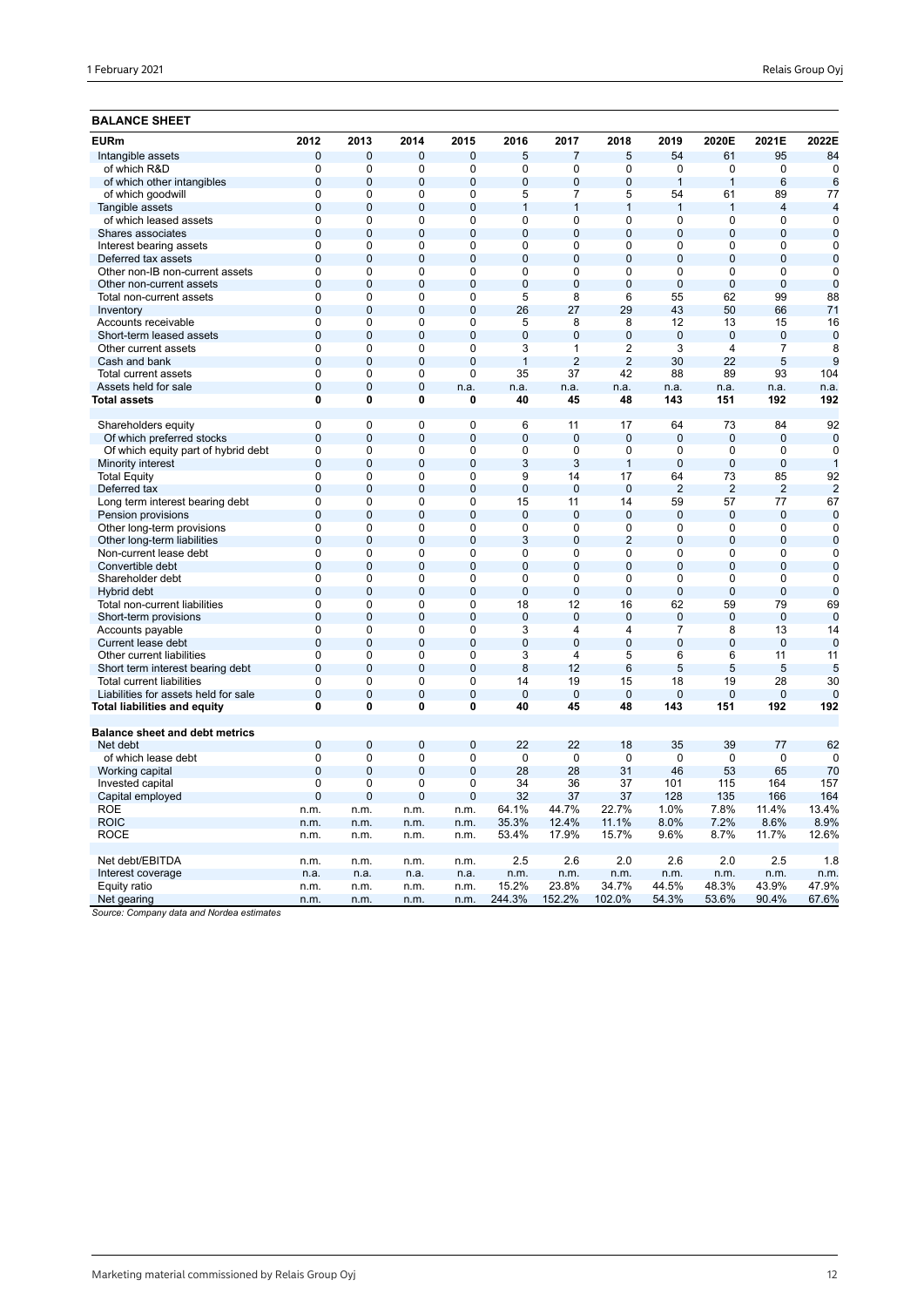## **CASH FLOW STATEMENT**

| <b>EURm</b>                         | 2012           | 2013           | 2014         | 2015           | 2016           | 2017           | 2018           | 2019           | 2020E        | 2021E        | 2022E          |
|-------------------------------------|----------------|----------------|--------------|----------------|----------------|----------------|----------------|----------------|--------------|--------------|----------------|
| <b>EBITDA (adj) for associates</b>  | 0              | 0              | 0            | 0              | 9              | 8              | 9              | 13             | 19           | 30           | 34             |
| Paid taxes                          | $\Omega$       | 0              | $\Omega$     | 0              | $\Omega$       | 0              | $-2$           | $-2$           | $-3$         | $-6$         | $-6$           |
| Net financials                      | $\overline{0}$ | $\mathbf{0}$   | $\mathbf{0}$ | $\overline{0}$ | $\overline{0}$ | $\overline{0}$ | $-1$           | $-6$           | $-2$         | $-2$         | $-2$           |
| Change in provisions                | $\Omega$       | $\Omega$       | $\Omega$     | 0              | 0              | 0              | 0              | $\Omega$       | 0            | $\Omega$     | 0              |
| Change in other LT non-IB           | $\mathbf{0}$   | $\mathbf{0}$   | $\mathbf 0$  | 0              | 3              | $-3$           | $\overline{2}$ | $-2$           | $\mathbf{0}$ | $\mathbf{0}$ | $\bf{0}$       |
| Cash flow to/from associates        | $\Omega$       | 0              | 0            | 0              | $\Omega$       | 0              | $\Omega$       | $\Omega$       | $\Omega$     | $\Omega$     | 0              |
| Dividends paid to minorities        | $\overline{0}$ | $\Omega$       | $\mathbf{0}$ | 0              | $\mathbf{0}$   | $\mathbf{0}$   | $\Omega$       | $\overline{0}$ | $\Omega$     | 0            | $\overline{0}$ |
| Other adj to reconcile to cash flow | $\Omega$       | $\Omega$       | 0            | 0              | $-11$          | -6             | $-2$           | 1              | $\Omega$     | $\Omega$     | $\Omega$       |
| <b>Funds from operations (FFO)</b>  | $\bf{0}$       | 0              | $\bf{0}$     | 0              | $\mathbf 0$    | $\mathbf 0$    | 6              | 5              | 14           | 22           | 25             |
| Change in NWC                       | $\Omega$       | 0              | $\Omega$     | 0              | 0              | 0              | $-2$           | -3             | $-7$         | $-12$        | $-5$           |
| Cash flow from operations (CFO)     | $\bf{0}$       | $\bf{0}$       | 0            | 0              | $\mathbf 0$    | $\bf{0}$       | 3              | $\overline{2}$ | 6            | 11           | 20             |
| Capital expenditure                 | $\Omega$       | 0              | $\Omega$     | 0              | $\Omega$       | 0              | $\Omega$       | $\Omega$       | $\Omega$     | $-2$         | $-2$           |
| Free cash flow before A&D           | $\bf{0}$       | 0              | 0            | 0              | $\mathbf 0$    | 0              | 3              | 1              | 6            | 9            | 19             |
| Proceeds from sale of assets        | $\Omega$       | $\Omega$       | $\Omega$     | 0              | $\Omega$       | 0              | $\Omega$       | 1              | $\Omega$     | $\Omega$     | $\mathbf 0$    |
| Acquisitions                        | $\Omega$       | $\Omega$       | 0            | 0              | $\mathbf{0}$   | $\mathbf{0}$   | $-1$           | $-65$          | $-15$        | $-49$        | $\overline{0}$ |
| Free cash flow                      | $\Omega$       | 0              | $\Omega$     | 0              | $\Omega$       | 0              | $\overline{2}$ | $-63$          | $-9$         | $-40$        | 19             |
| Free cash flow bef A&D, lease adj   | $\Omega$       | $\Omega$       | $\mathbf{0}$ | 0              | $\overline{0}$ | $\Omega$       | 3              | $\overline{1}$ | 6            | 9            | 19             |
|                                     |                |                |              |                |                |                |                |                |              |              |                |
| Dividends paid                      | $\mathbf{0}$   | $\mathbf{0}$   | 0            | 0              | $\overline{0}$ | $\overline{0}$ | $\mathbf{0}$   | $\mathbf{0}$   | $-1$         | $-3$         | $-4$           |
| Equity issues / buybacks            | $\mathbf 0$    | 0              | $\Omega$     | 0              | $\Omega$       | 0              | $\Omega$       | 44             | $\Omega$     | $\Omega$     | $\Omega$       |
| Net change in debt                  | $\overline{0}$ | $\Omega$       | $\Omega$     | 0              | $\mathbf{0}$   | $\overline{0}$ | $\Omega$       | 42             | $-3$         | 20           | $-10$          |
| Other financing adjustments         | $\Omega$       | $\Omega$       | $\Omega$     | 0              | $\Omega$       | 0              | $\Omega$       | 0              | $\Omega$     | $\Omega$     | 0              |
| Other non-cash adjustments          | $\overline{0}$ | $\overline{0}$ | $\mathbf{0}$ | $\overline{0}$ | $\overline{1}$ | $\mathbf{1}$   | $-2$           | $\overline{4}$ | 5            | 5            | $\overline{0}$ |
| Change in cash                      | $\mathbf 0$    | $\Omega$       | 0            | 0              | 1              | 1              | 1              | 27             | $-7$         | $-17$        | 4              |
|                                     |                |                |              |                |                |                |                |                |              |              |                |
| <b>Cash flow metrics</b>            |                |                |              |                |                |                |                |                |              |              |                |
| Capex/D&A                           | n.m.           | n.m.           | n.m.         | n.m.           | 0.0%           | 0.0%           | 6.9%           | 7.3%           | 5.0%         | 14.3%        | 14.2%          |
| Capex/Sales                         | 0.0%           | 0.0%           | 0.0%         | 0.0%           | 0.0%           | 0.0%           | 0.3%           | 0.4%           | 0.3%         | 0.9%         | 0.8%           |
|                                     |                |                |              |                |                |                |                |                |              |              |                |
| Key information                     |                |                |              |                |                |                |                |                |              |              |                |
| Share price year end (/current)     | n.a.           | n.a.           | n.a.         | n.a.           | n.a.           | n.a.           | n.a.           | 8              | 15           | 16           | 16             |
| Market cap.                         | n.a.           | n.a.           | n.a.         | n.a.           | n.a.           | n.a.           | n.a.           | 101            | 279          | 286          | 286            |
| Enterprise value                    | n.a.           | n.a.           | n.a.         | n.a.           | n.a.           | n.a.           | n.a.           | 136            | 318          | 363          | 349            |
| Diluted no. of shares, year-end (m) | 0.0            | 0.0            | 0.0          | 0.0            | 9.1            | 9.1            | 9.1            | 12.3           | 17.9         | 18.3         | 18.3           |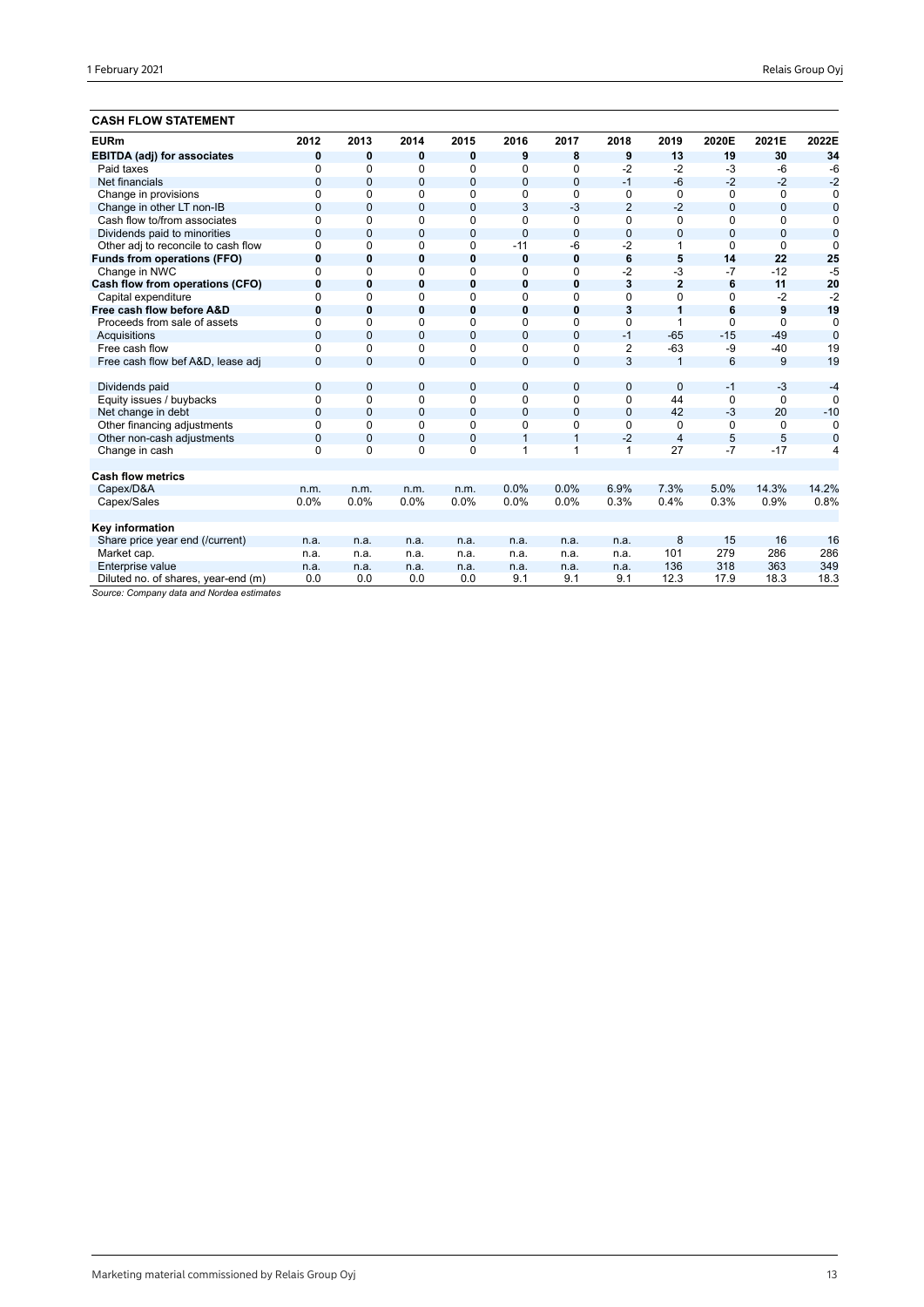## **Disclaimer and legal disclosures**

**Origin of the report**<br>This publication or report originates from: Nordea Bank Abp, including its branches Nordea Danmark, Filial af Nordea Bank Abp, Finland, Nordea Bank Abp, filial i Norge and<br>Nordea Bank Abp, filial i S

Nordea Bank Abp is supervised by the European Central Bank and the Finnish Financial Supervisory Authority and the branches are supervised by the European Central Bank and the Finnish Financial Supervisory Authority and the Financial Supervisory Authorities in their respective countries.

#### **Content of report**

This report has been prepared solely by Nordea Markets.

Opinions or suggestions from Nordea Markets credit and equity research may deviate from one another or from opinions presented by other departments in Nordea. This may typically be the result of differing time horizons, methodologies, contexts or other factors.

The information provided herein is not intended to constitute and does not constitute investment advice nor is the information intended as an offer or solicitation for the purchase or sale of any financial instrument. The information contained herein has no regard to the specific investment objectives, the financial situation or particular needs of any particular recipient. Relevant and specific professional advice should always be obtained before making any investment or credit decision

Opinions or ratings are based on one or more methods of valuation, for instance cash flow analysis, use of multiples, behavioural technical analyses of underlying market movements in combination with considerations of the market situation and the time horizon. Key assumptions of forecasts or ratings in research cited or reproduced appear<br>in the research material from the named sources. The subsequent versions of the report, provided that the relevant company/issuer is treated anew in such later versions of the report.

### **Validity of the report**

All opinions and estimates in this report are, regardless of source, given in good faith, and may only be valid as of the stated date of this report and are subject to change without notice.

#### **No individual investment or tax advice**

The report is intended only to provide general and preliminary information to investors and shall not be construed as the basis for any investment decision. This report has<br>been prepared by Nordea Markets as general inform bears the risk of losses in connection with an investment.

Before acting on any information in this report, it is recommendable to consult (without being limited to) one's financial, legal, tax, accounting, or regulatory advisor in any relevant jurisdiction.

The information contained in this report does not constitute advice on the tax consequences of making any particular investment decision. Each investor shall make his/her own appraisal of the tax and other financial merits of his/her investment.

#### **Sources**

This report may be based on or contain information, such as opinions, estimates and valuations which emanate from: Nordea Markets' analysts or representatives, publicly available information, information from other units of Nordea, or other named sources.

To the extent this publication or report is based on or contain information emanating from other sources ("Other Sources") than Nordea Markets ("External Information"),<br>Nordea Markets has deemed the Other Sources to be rel accuracy, adequacy or completeness of the External Information.

### **Limitation of liability**

Nordea or other associated and affiliated companies assume no liability as regards to any investment, divestment or retention decision taken by the investor on the basis of<br>this report. In no event will Nordea or other ass whether being considered as foreseeable or not) resulting from the information in this report.

#### **Risk information**

The risk of investing in certain financial instruments, including those mentioned in this report , is generally high, as their market value is exposed to a lot of different factors<br>such as the operational and financial con exchange rates, shifts in market sentiments etc. Where an investment or security is denominated in a different currency to the investor's currency of reference, changes in<br>rates of exchange may have an adverse effect on th Estimates of future performance are based on assumptions that may not be realized. When investing in individual shares, the investor may lose all or part of the investments.

#### **Conflicts of interest**

Readers of this document should note that Nordea Markets has received remuneration from the company mentioned in this document for the production of the report. The remuneration is not dependent on the content of the report.

Nordea, affiliates or staff in Nordea, may perform services for, solicit business from, hold long or short positions in, or otherwise be interested in the investments (including derivatives) of any company mentioned in the report.

To limit possible conflicts of interest and counter the abuse of inside knowledge, the analysts of Nordea Markets are subject to internal rules on sound ethical conduct, the management of inside information, handling of unpublished research material, contact with other units of Nordea and personal account dealing. The internal rules have been<br>prepared in accordance with applicable legislation cause others to abuse confidential information. It is the policy of Nordea Markets that no link exists between revenues from capital markets activities and individual analyst remuneration. Nordea and the branches are members of national stockbrokers' associations in each of the countries in which Nordea has head offices. Internal rules have<br>been developed in accordance with recommendations iss Policy, which may be viewed at www.nordea.com/mifid.

### **Distribution restrictions**

The securities referred to in this report may not be eligible for sale in some jurisdictions. This report is not intended for, and must not be distributed to private customers in the UK or the US. This research report is intended only for, and may be distributed only to, accredited investors, expert investors or institutional investors in Singapore who may<br>contact Nordea Bank, Singapore Branch of 138 M

This publication or report may be distributed by Nordea Bank Abp Singapore Branch, which is subject to the supervision of the European Central Bank, the Finnish Financial<br>Supervisory Authority and the Monetary Authority of

This publication or report may be distributed in the UK to institutional investors by Nordea Bank Abp London Branch of 6th Floor, 5 Aldermanbury Square, London, EC2V<br>7AZ, which is under supervision of the European Central Conduct Authority and Prudential Regulation Authority in the United Kingdom. Details about the extent of our regulation by the Financial Conduct Authority and Prudential<br>Regulation Authority are available from us on reques

This report may not be mechanically duplicated, photocopied or otherwise reproduced, in full or in part, under applicable copyright laws.